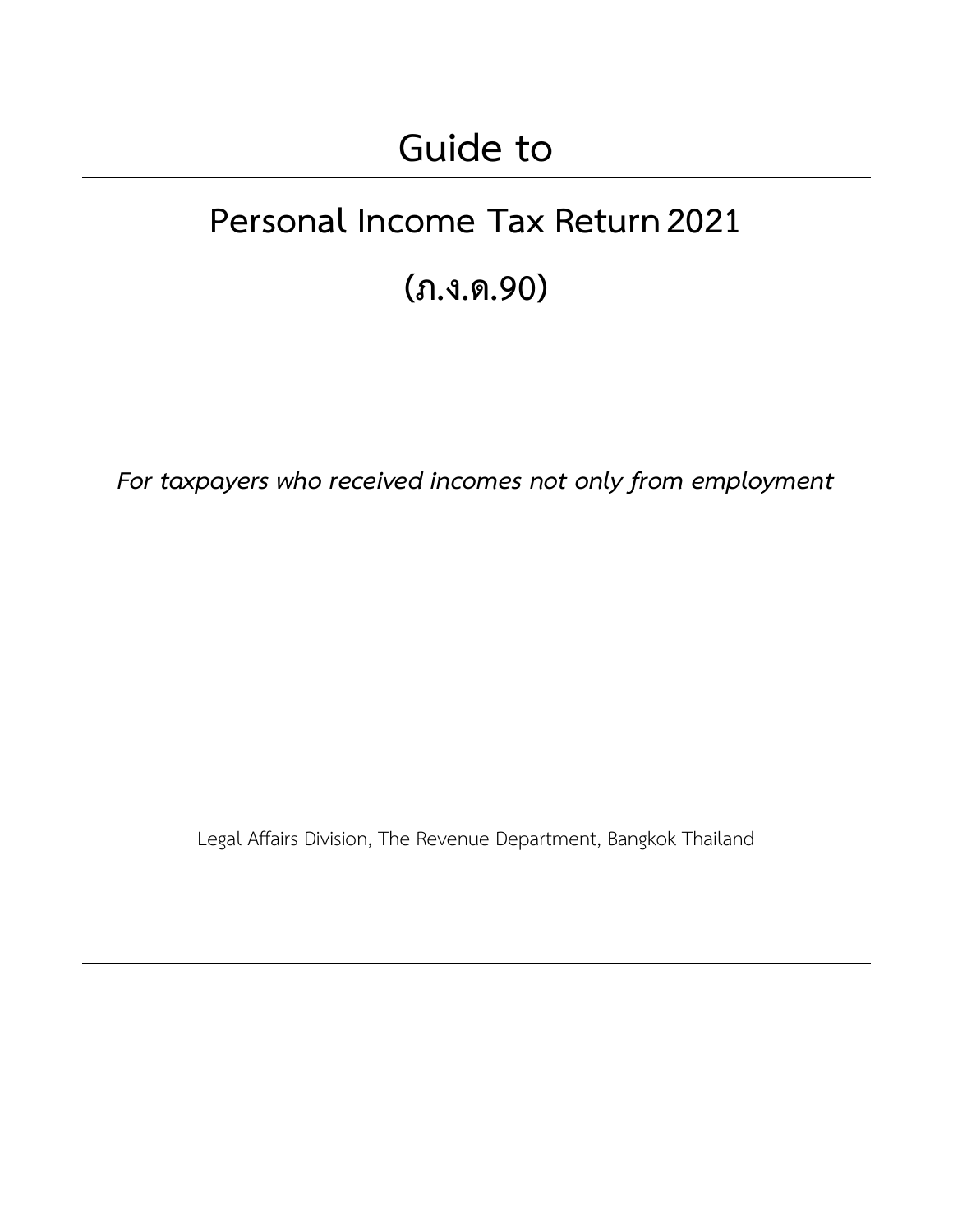## **Contents**

| WHO HAS TO FILE ภ.ง.ด.90?                                                                            | $\overline{2}$ |
|------------------------------------------------------------------------------------------------------|----------------|
| PAGE 1 OF $\Omega$ , 3, 0, 90 - TAXPAYER'S DETAILS                                                   | 3              |
| TAXPAYER'S DETAILS                                                                                   | 3              |
| <b>SPOUSE'S DETAILS</b>                                                                              | 3              |
| <b>TAXPAYER'S STATUS</b>                                                                             | 4              |
| CONTRIBUTION OF TAX PAYABLE TO POLITICAL PARTY                                                       | 4              |
| <b>TAX PAYABLE</b>                                                                                   | 4              |
| <b>TAX OVERPAID</b>                                                                                  | 5              |
| <b>REQUEST FOR TAX REFUND</b>                                                                        | 5              |
| PAGE 2-4 OF $n.3.9.90 - ASSESSABLE INCOME$                                                           | 6              |
| NO. 1 EMPLOYMENT INCOME/INCOME FROM THE HIRE OF SERVICE                                              | 6              |
| NO. 2 GOODWILL, ROYALTIES, ANNUITIES, AND OTHER INCOMES OF SIMILAR NATURE                            | 8              |
| NO. 3 INTEREST, SHARE OF PROFITS, AND DIVIDENDS                                                      | 9              |
| No. 4 Rent and benefits received from a breach of hire-purchase or installment sale contract         | 13             |
| NO. 5 INCOME FROM LIBERAL PROFESSIONS                                                                | 15             |
| NO. 6 INCOME FROM CONTRACTS OF WORK                                                                  | 16             |
| NO. 7 INCOME FROM BUSINESS, COMMERCE, AGRICULTURE, SALE(S) OF PROPERTY ACQUIRED IN A COMMERCIAL OR   |                |
| PROFITABLE MANNER, SHARE OF PROFITS FROM CERTAIN MUTUAL FUNDS                                        | 16             |
| NECESSARY AND REASONABLE ACTUAL EXPENSE INCURRED FOR SECTION 40 (3), (5), (6), (7), OR (8) INCOME 19 |                |
| NO. 8 INCOME FROM SALE(S) OF IMMOVABLE PROPERTY WHICH WAS NOT ACQUIRED FOR TRADING PURPOSES          |                |
| OPTED FOR SEPARATE TAX COMPUTATION                                                                   | 19             |
| NO. 9 INCOME FROM GIFT                                                                               | 21             |
| NO. 10 INCOME THAT TAXPAYER HAS USED THE OPTION TO PAY TAX ON GROSS INCOME                           | 21             |
| NO. 11 TAX COMPUTATION                                                                               | 22             |
| WHEN, WHERE & HOW TO FILE & PAY TAX DUE?                                                             | 34             |
| <b>APPENDIX</b>                                                                                      | 37             |

## **Guide to Personal Income Tax Return 2021 (ภ.ง.ด.90)**

This tax return is a general return for taxpayers who received income in the tax year  $2021$  (from  $1<sup>st</sup>$ January to 31<sup>st</sup> December 2021). However, if you had income from employment only, you must use ภ.ง.ด.91.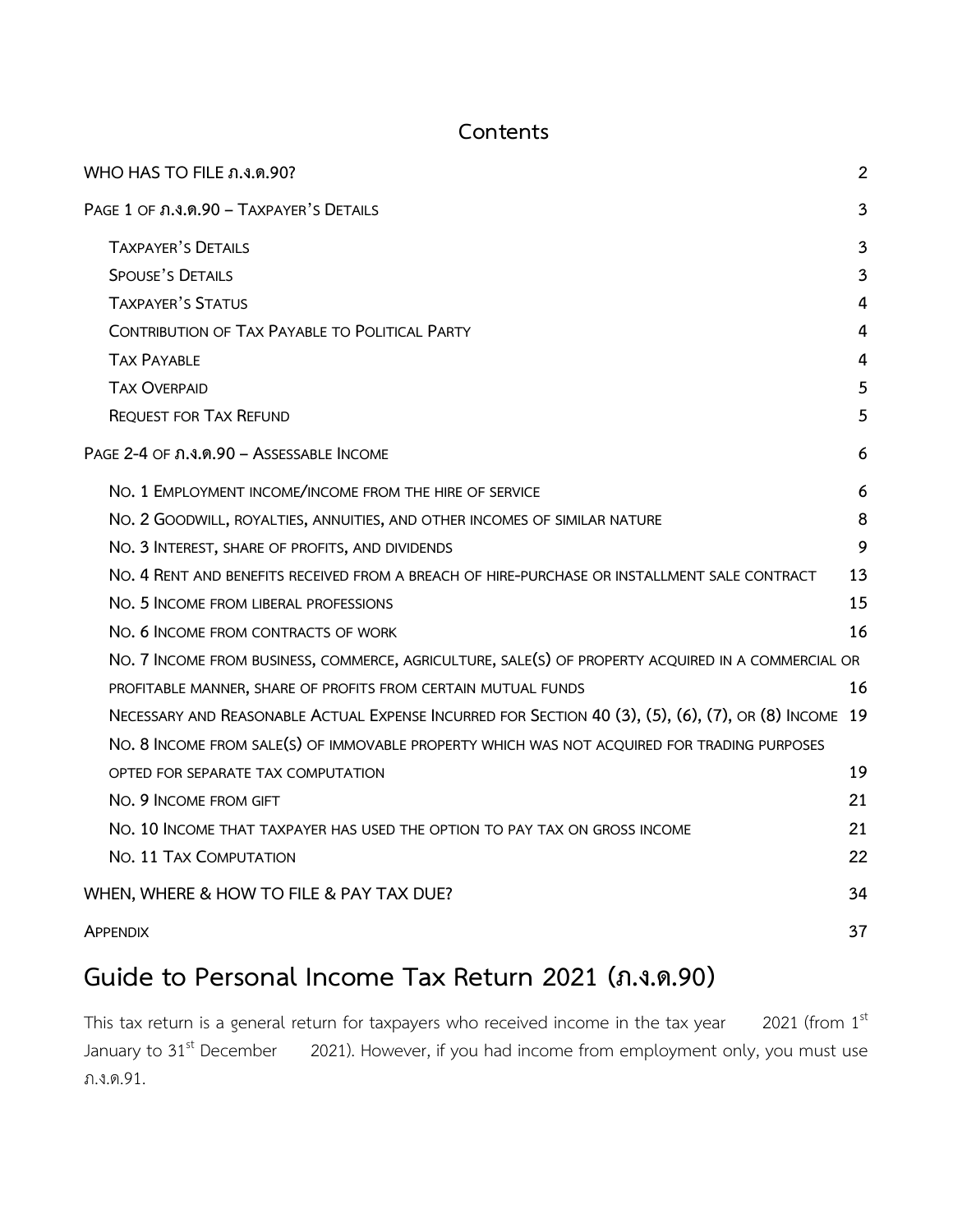The ภ.ง.ด.90 is available for download at [www.rd.go.th.](http://www.rd.go.th/) You may file ภ.ง.ด.90 by postal mail or in person at your Area Revenue Branch Office. Alternatively, you can file ภ.ง.ด.90 electronically at [www.rd.go.th](http://www.rd.go.th/) and receive an eight-day automatic deadline extension.

has been through the following significant changes:

Income from share of profits from mutual fund under Securities and Exchange law has been recategorized from being assessable income under Section 40 (8) in No.7 to being assessable income under Section 40 (4) in No.3 from 20<sup>th</sup> August 2019 onwards. Therefore, those received from 20<sup>th</sup> August 2019 onwards shall be filled in No.3 item 2..

- Income from share of profits from mutual fund under the Announcement of the National Executive Council has been recategorized from being assessable income under Section 40 (4) in No.3 to being assessable income under Section 40 (8) in No.7 from 20<sup>th</sup> August 2019 onwards. Therefore, those received from 20<sup>th</sup> August 2019 onwards shall be filled in No.7 item 2..
- Income from sales of unit in Super Savings Fund and Super Savings Fund Extra shall be filled in No.3 item 6. (3).

1

<span id="page-2-0"></span>■ Items of allowance have been changed.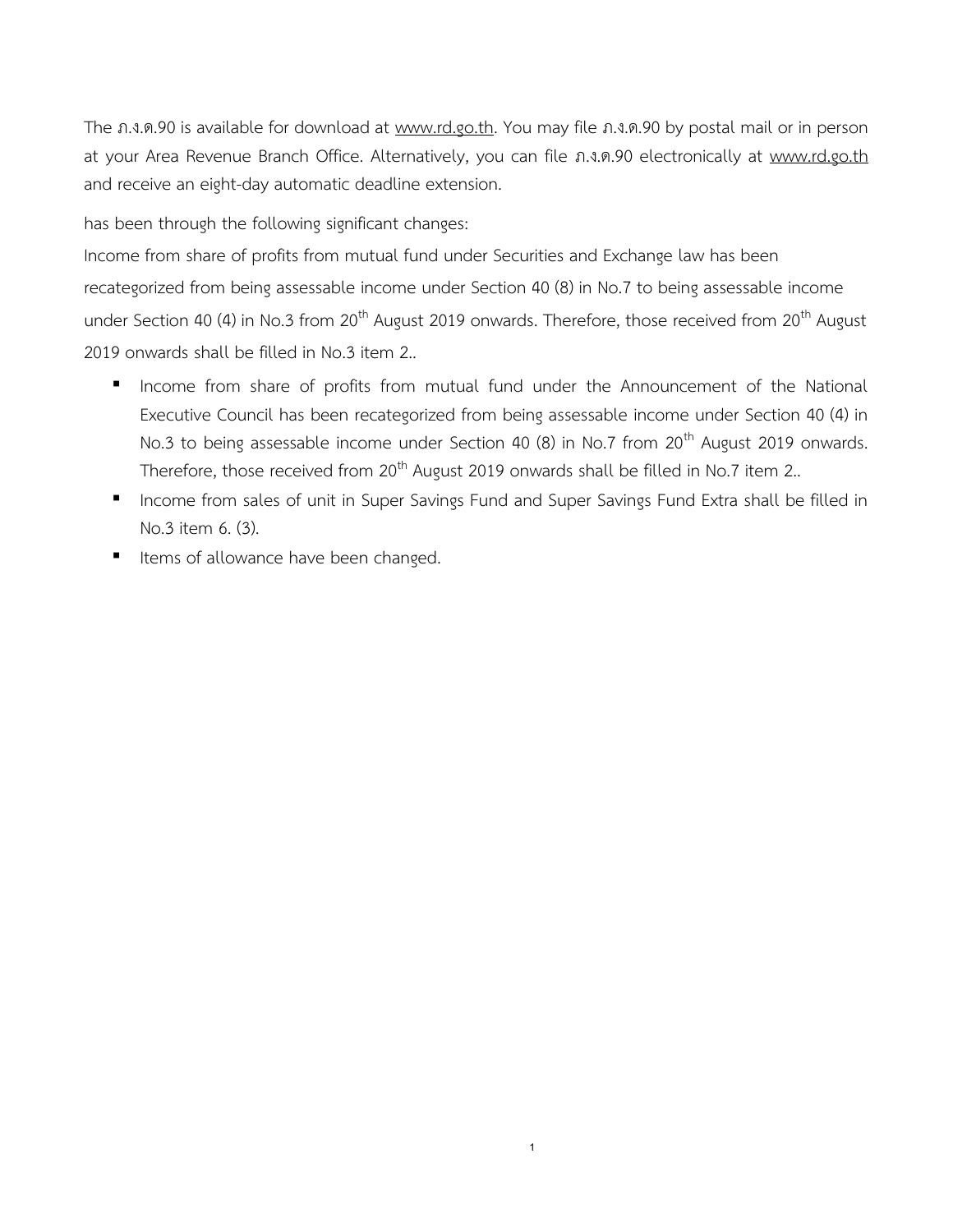## **WHO HAS TO FILE ภ.ง.ด.90?**

The following persons/entities are subject to personal income tax in Thailand:

- 1. An individual
- 2. A non-registered ordinary partnership
- 3. A non-juristic body of persons/group of persons
- 4. A deceased
- 5. An undivided estate
- 6. A Community Enterprise group of persons which is a non-registered ordinary partnership or a nonjuristic body of persons registered under Community Enterprise Promotion Act B.E.2548

Additionally, taxpayers can be categorized as "residents of Thailand" and "non-residents of Thailand" for tax purposes as follows:

#### **1. Residents of Thailand**

If you stay in Thailand for the total of at least 180 days in the tax year, you are considered a "resident of Thailand" for tax purposes. You have to file a return on the income that you received if you meet one of the following conditions:

- (1) Your total income exceeded 60,000 baht in the tax year.
- (2) You were married and your income combined with that of your spouse exceeded 120,000 baht in the tax year.
- (3) You are a Community Enterprise, which is a non-registered ordinary partnership or a non-juristic body of persons registered and received a Certificate of Registration from the Department of Agricultural Extension, with the total income exceeding 1,800,000 baht in the tax year, or with the total income exceeding 60,000 baht in the tax year, but not more than 1,800,000 baht with an exemption from income tax under rules and conditions prescribed by the Director-General.

#### **2. Non-residents of Thailand**

If you stayed in Thailand for less than 180 days in the tax year, you were a non-resident of Thailand for tax purposes. If you derived any income which is subject to Thai personal income tax and you meet the conditions stated in 1., you are required to file this form.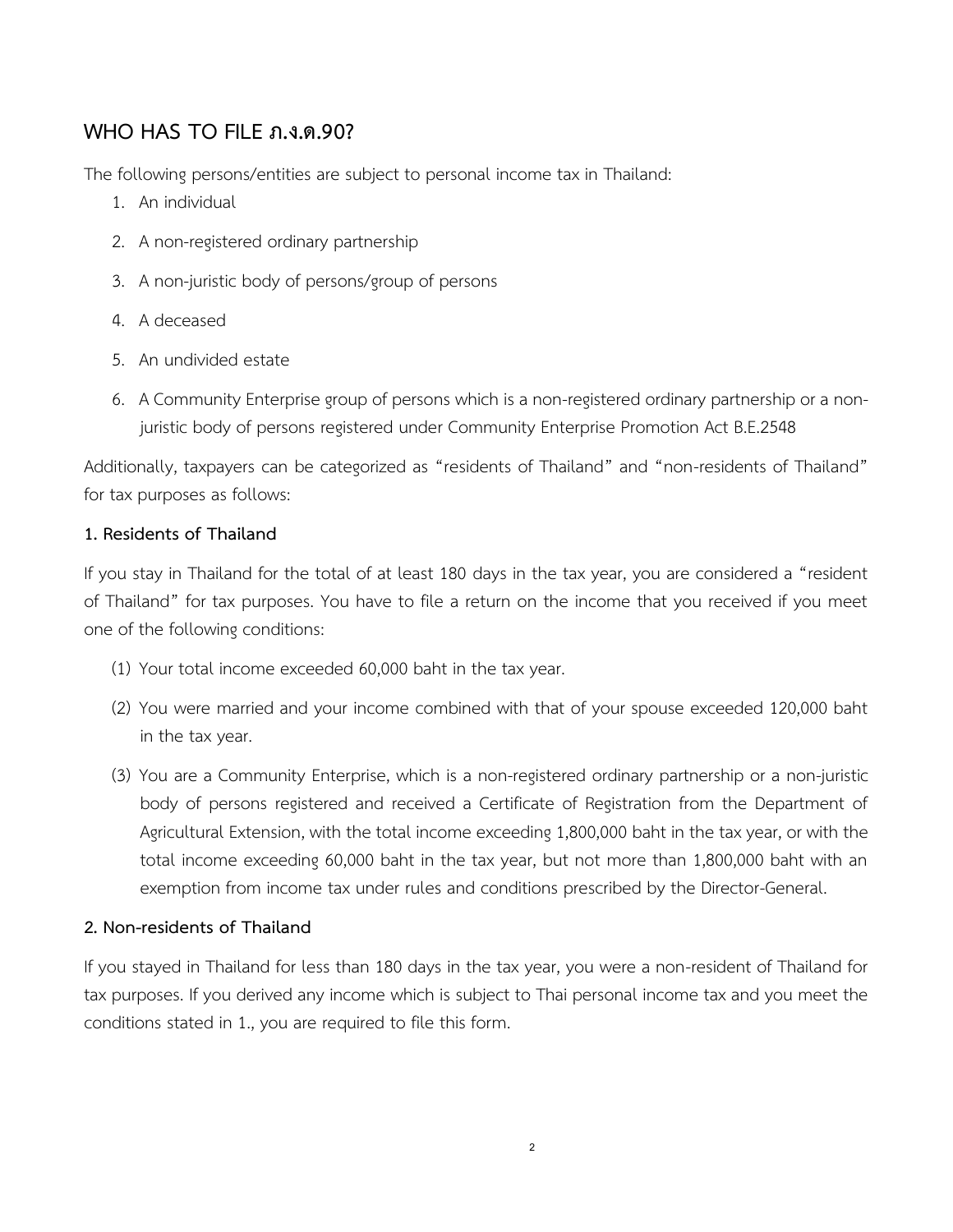## <span id="page-4-0"></span>**Page 1 of ภ.ง.ด.90 – Taxpayer's Details**

<span id="page-4-1"></span>On the top left corner of ภ.ง.ด.90, type or write Tax Year that corresponds to the Tax Year shown on the attachments.

#### **Taxpayer's Details**

In the Taxpayer Identification section, fill in the following information:

- **•** Your 13-digit Taxpayer Identification Number
- Your date of birth. (If you are 65 years of age or older, attach the "Income Exemption Entitlement Form" for income exemption up to 190,000 baht.)
- Your title and first name (in capital letters)
- Your middle name and surname (in capital letters)
- Your trade name/company name
- Your current mailing address
- Your business web address (if applicable)
- Check the 'Regular Filing' box if this form is your first ภ.ง.ด.90 filing in this tax year, or check the 'Additional Filling' box if this form is an adjustment or a supplement filing.

#### <span id="page-4-2"></span>**Spouse's Details**

If you have a spouse, please provide your spouse's details in this part of the form:

- Spouse's 13-digit Taxpayer Identification Number
- Spouse's date of birth (If your spouse is 65 years of age or older, attach the "Income Exemption Entitlement Form" for income exemption up to 190,000 baht), title and first name (in capital letters)
- Spouse's middle name and surname (in capital letters)
- Check the box that is applicable to your spouse under 'Marital Status'
- Check the box that is applicable to your spouse under 'Filing Status':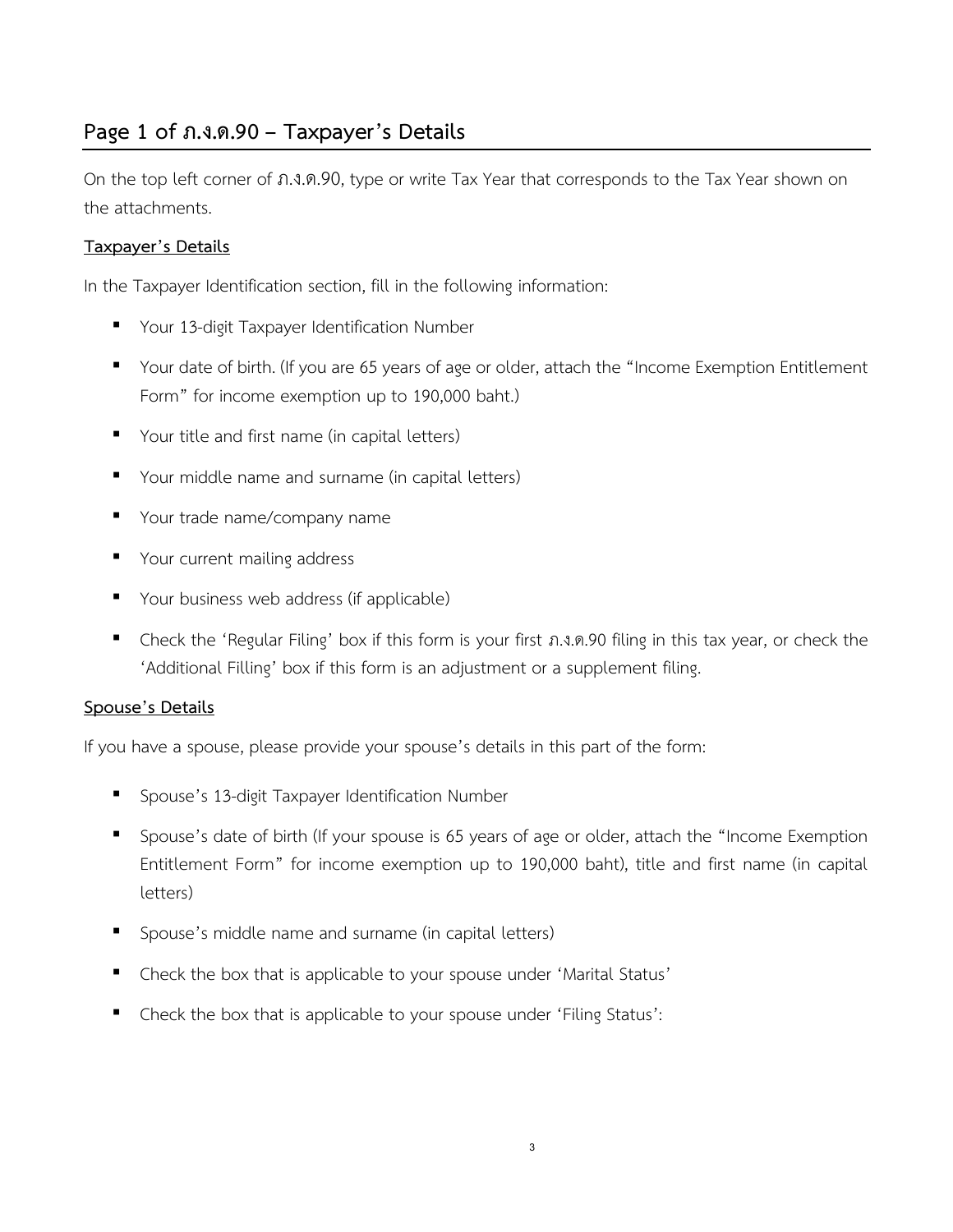- 1. If your spouse has incomes under Section  $40(1) (8)$  of the Revenue Code, check box (1). Also, check the box that specifies whether your spouse is filing jointly, separately, or separately only income under Section 40(1) (employment income).
- 2. If your spouse has incomes under Section  $40(2) (8)$  of the Revenue Code, check box (2). Also, check the box that specifies whether your spouse is filing jointly or separately.
- 3. If your spouse has income under Section 40(1) of the Revenue Code only and is filing separately, check box (3).
- 4. If your spouse has no income, check box (4).
- In the case that your spouse has no income and is a foreigner, please provide the followings:
	- 1. Spouse's passport number
	- 2. Spouse's nationality
	- 3. The country that issued the passport

\*In case of joint filing, please fill in "ภ.ง.ด. 90 Attachment-joint filing" first. Then enter the sum in ภ.ง.ด. 90.

#### <span id="page-5-0"></span>**Taxpayer's Status**

Check the box that applies to you during the tax year.

#### <span id="page-5-1"></span>**Contribution of Tax Payable to Political Party**

If you have tax payable amount in No. 11 item 14 of the tax return, you may make a contribution to a Thai political party at the maximum amount of 500 baht. Check "yes" if you wish to do so and enter a preferred amount of the contribution, which may not exceed the tax payable amount in that item and does not exceed 500 baht, and the 3-digit party number on the right-hand side. The 3-digit party number can be found at [www.ect.go.th](http://www.ect.go.th/) or [www.rd.go.th](http://www.rd.go.th/) or other media of the Office of The Election Commission of Thailand. If your spouse has income and is filing a tax return jointly, you and your spouse can both make a contribution to a Thai political party at the maximum amount of 1,000 baht within the aforementioned conditions.

*Note:* Only an individual with Thai citizenship can donate to a political party.

#### <span id="page-5-2"></span>**Tax Payable**

Tax payable is the amount you enter in No. 11 item 21 . (or No. 11 item 23., if applicable).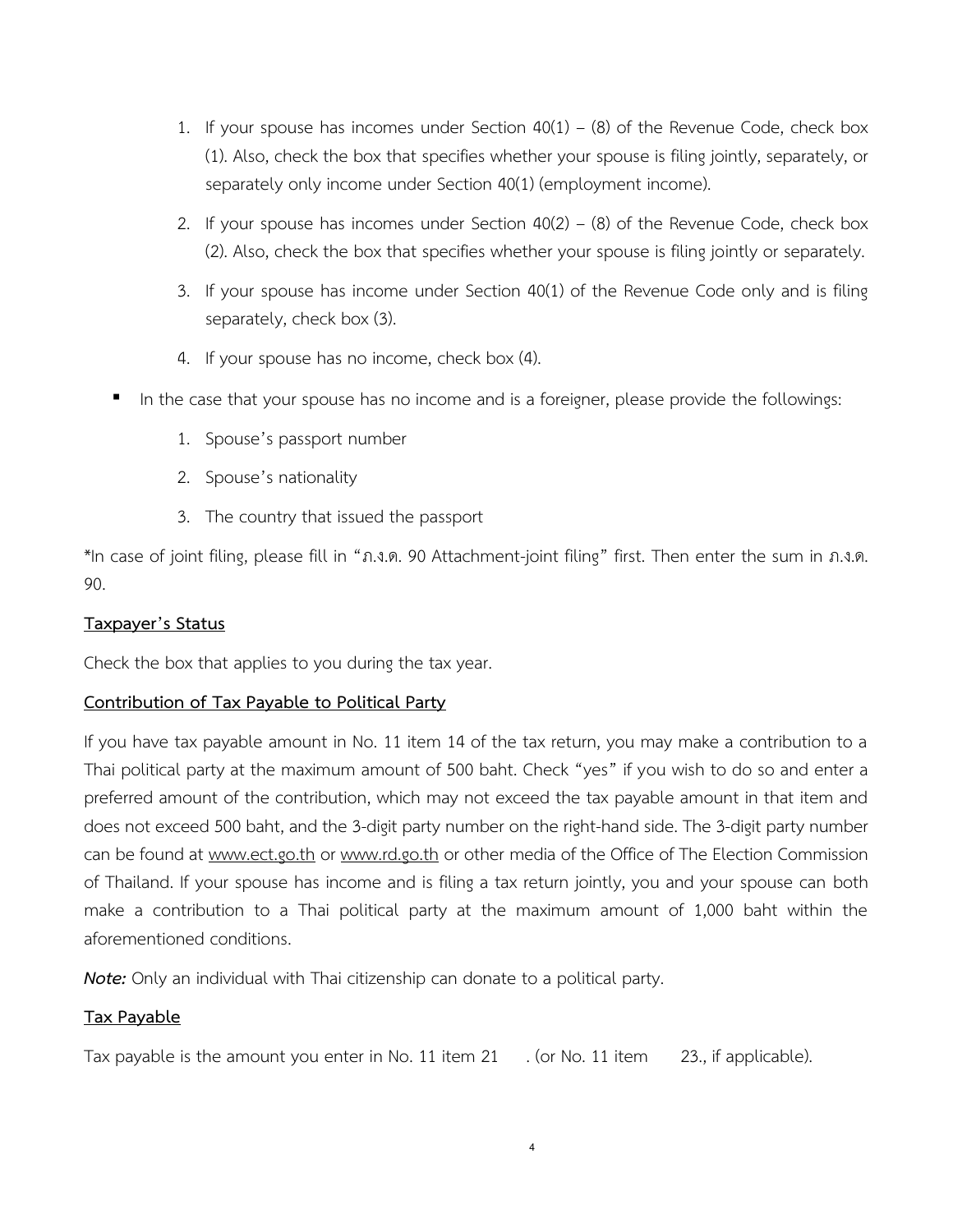#### <span id="page-6-0"></span>**Tax Overpaid**

Overpaid tax is the amount you enter in No. 11 item 21 . (or No. 11 item 23., if applicable).

#### **Statement of Certification**

Enter the number of copy/copies of all attached documents in the first blank space. Sign and fill in the date in the space provided. If the tax return is prepared/filed by a representative (e.g. employer), please have the representative sign in the space for the representative and fill in the address.

#### <span id="page-6-1"></span>**Request for Tax Refund**

<span id="page-6-2"></span>If you wish to receive your tax refund, you shall fill in the requested amount and sign in the space provided. The Revenue Department will refund the tax via prompt-pay system. For your convenience, you can use your National ID number to subscribe to the system with any banks providing such service in Thailand.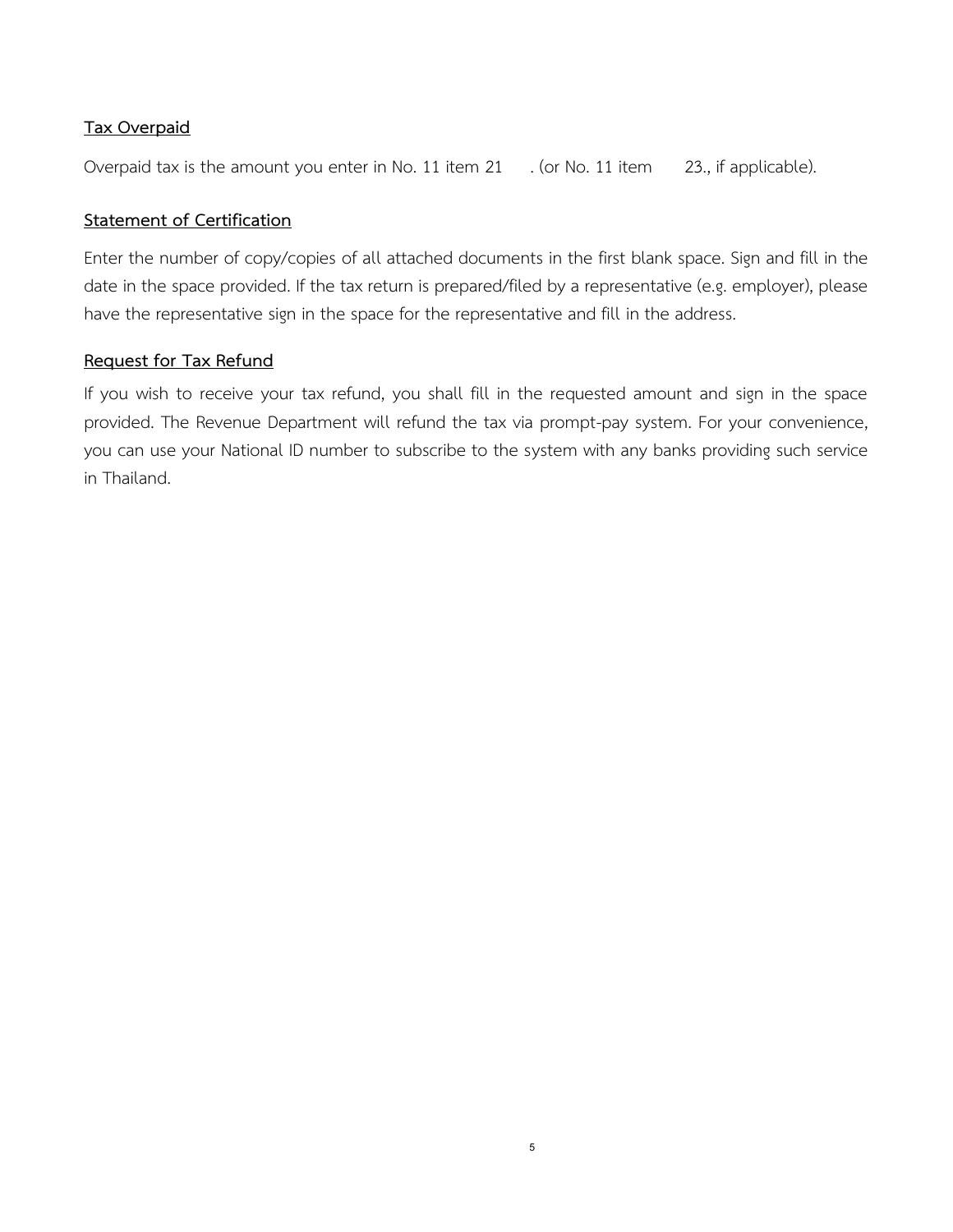#### *Notes:*

- A taxpayer who is 65 years of age or older is entitled up to 190,000 baht of income exemption from his/her total income.
- A taxpayer with a disability who obtains a Disabled Person ID Card (and a Foreign Taxpayer with a disability who resides in Thailand, aggregately, for 180 days or more and obtains a Certificate of Disability) is entitled up to 190,000 baht of income exemption from his/her total income. The taxpayer can elect to apply the exemption to any categories of income from  $40 (1) - (8)$ , but the aggregated exempted amount cannot exceed 190,000 baht. If the exemption applies, fill in the information in ภ.ง.ด.90.
- A disabled person who is 65 years of age or older is entitled to the income exemption of 190,000 baht only.
- If you are qualified for the exemption mentioned above, please fill out the "Income Exemption Entitlement Form" and deduct an income exemption amount from income calculated in that form as your assessable income on ภ.ง.ด.90.
- If your spouse has incomes and is filing jointly, he/she is entitled up to 190,000 baht of income exemption under the following conditions:
	- 1.Your spouse is a disabled person who obtains a Disabled Person ID Card or a Certificate of Disability, or
	- 2.Your spouse is 65 years of age or older

#### <span id="page-7-0"></span>**No. 1 Employment income/income from the hire of service**

This section requires that you and your spouse (if filing jointly) provide information regarding employment income (Section 40(1) income) and applicable expenses. If your spouse decides to file tax return separately only for income under Section 40(1), he/she has to file another tax return using ภ.ง.ด.91.

First, enter the 13-digit Taxpayer Identification Number of the payer of this type of income in the provided box.

#### **No. 1 item 1.**

Enter the total amount of Section 40(1) income as shown on all of the Withholding Tax Certificate that you received from your employer(s).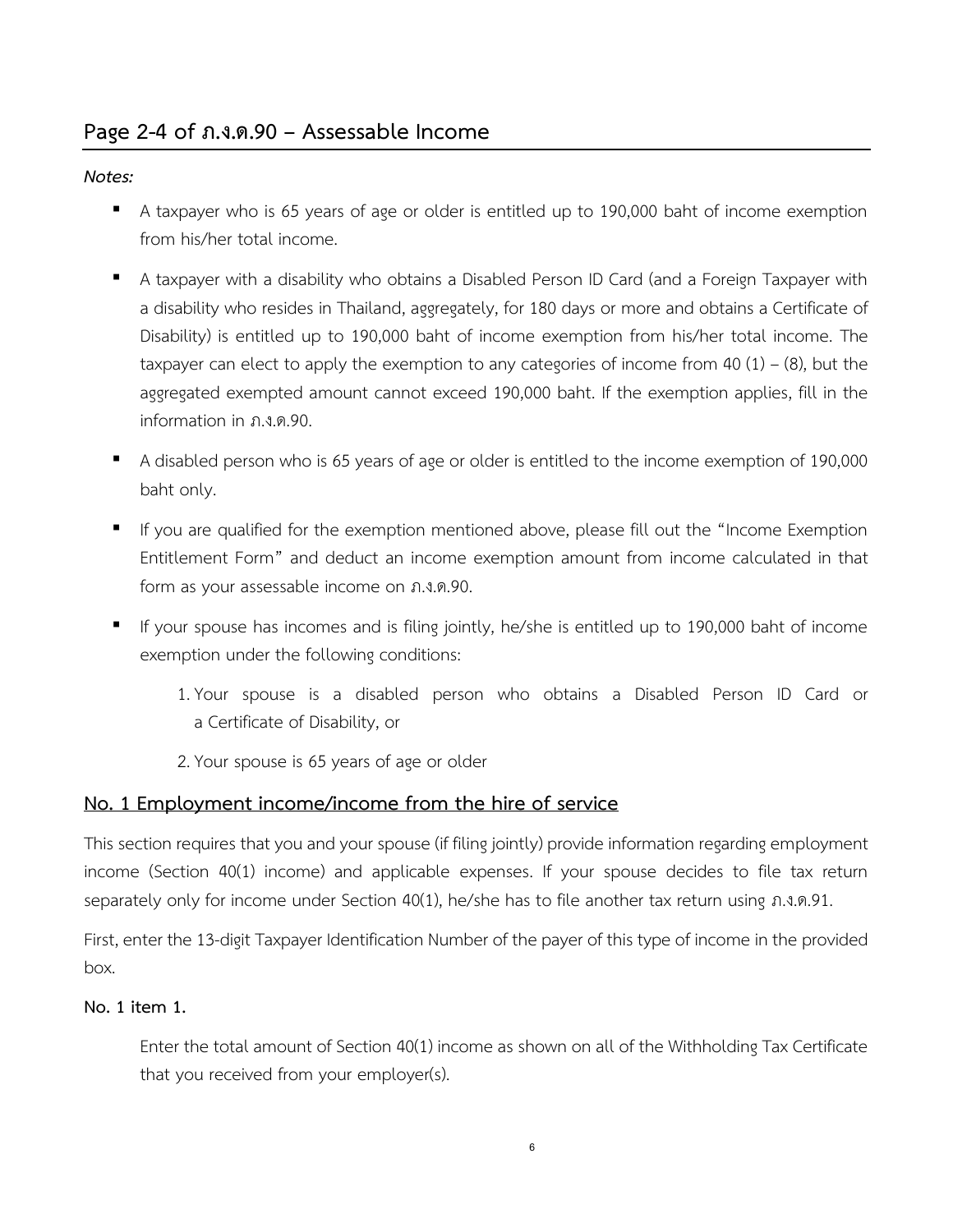Section 40(1) income includes your salary, wage, per diem, bonus, bounty, gratuity, pension, rent allowance, employer-provided rent-free lodging, debt liability paid by your employer, and any money, property or benefit you received in connection to your employment.

*Note:* If you received severance pay (a lump sum paid by the employer due to the termination of an employment contract) and your employment lasted for at least 5 years, you may:

- 1. choose to include this amount in your Section 40(1) income and take a deduction by entering this amount in No. 1 item 2. (4), or
- 2. choose NOT to include this amount as part of your Section 40(1) income and calculate tax separately for this amount in the Attachment of ภ.ง.ด.90/ภ.ง.ด.91 form as provided.

#### **No. 1 item 2.**

You may deduct the followings from your Section 40(1) income:

- 1. Contributions to provident fund only the part that exceeds 10,000 baht but not over 490,000 baht. Leave blank if the total contributed amount is not more than 10,000 baht. Enter the contributed amount not exceeding 10,000 baht in item 8. of the Allowance(s) and Exemption(s) after Deduction of Expense(s) Attachment.
- 2. Total contribution to Government Pension Fund, up to 500,000 baht.
- 3. Total contribution to private teacher aid fund, up to 500,000 baht.
- 4. Severance pay (only if you have included this amount in Section 40(1) income), up to 300,000 baht.

#### **No. 1 item 3.**

Enter the total amount of income from hire of service (Section 40(2) income) that you received. Section 40(2) income is income from hire of service, which includes commission, meeting allowance, fee, discount, subsidy, gratuity, bonus, rent allowance, debt liability paid by your hirer, and any money, property or benefit you received in connection to your hire of service contract.

#### **No. 1 item 4.**

Enter the balance of item 1. minus item 2., plus item 3..

#### **No. 1 item 5.**

Enter allowable expense equal to 50% of the amount stated in item 4. but not exceeding 100,000 baht. If you and your spouse both have income and you are filing jointly, you and your spouse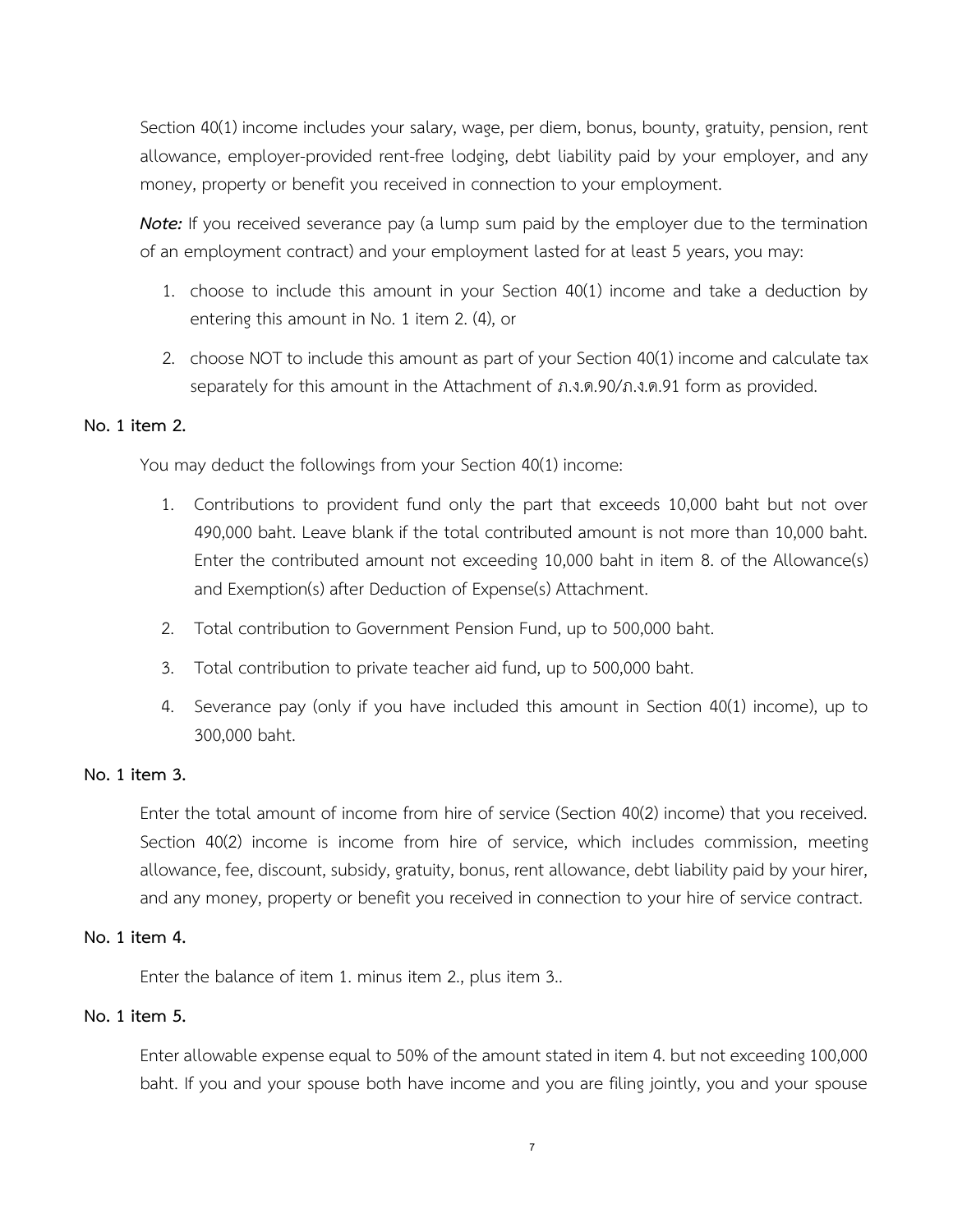can each deduct expense as stated above. Thus, the maximum allowable expense is 200,000 baht in this case.

#### **No. 1 item 6.**

Enter the balance of item 4. minus item 5. and include this amount in No. 11 item 1..

#### <span id="page-9-0"></span>**No. 2 Goodwill, royalties, annuities, and other incomes of similar nature**

First, enter the 13-digit Taxpayer Identification Number of the payer of this type of income in the provided box.

#### **No. 2 item 1.**

If you have income from annuity, or income derived from a will, juristic act, or court decision, specify the type of income and enter the corresponding amount in this section.

#### **No. 2 item 2.**

Line 1: Check the box and enter incomes you received from royalties.

Line 2: Check the box and enter incomes you received from goodwill or any other rights of similar nature.

Line 3 and Line 4: For incomes from copyright, goodwill or any other rights of similar nature, you may choose to deduct allowable expenses which are equal to

1. 50% of the total amount stated on Line 1 and Line 2 but not exceeding 100,000 baht by checking the "50 percent" box and enter the amount. If you and your spouse both have income and you are filing jointly, you and your spouse can each deduct expenses as stated above. Thus, the maximum allowable expense is 200,000 baht, **or**

2. The actual expenses by checking the "Actual" box and entering the amount of expenses associated with copyright, goodwill and any other rights of similar nature as well as providing supporting documents.

Line 5: Enter Balance (Line 1 and Line 2 minus Line 3 or Line 4)

Total: Enter the total from item 1 to item 4, and include this total amount in No.11 item 1..

8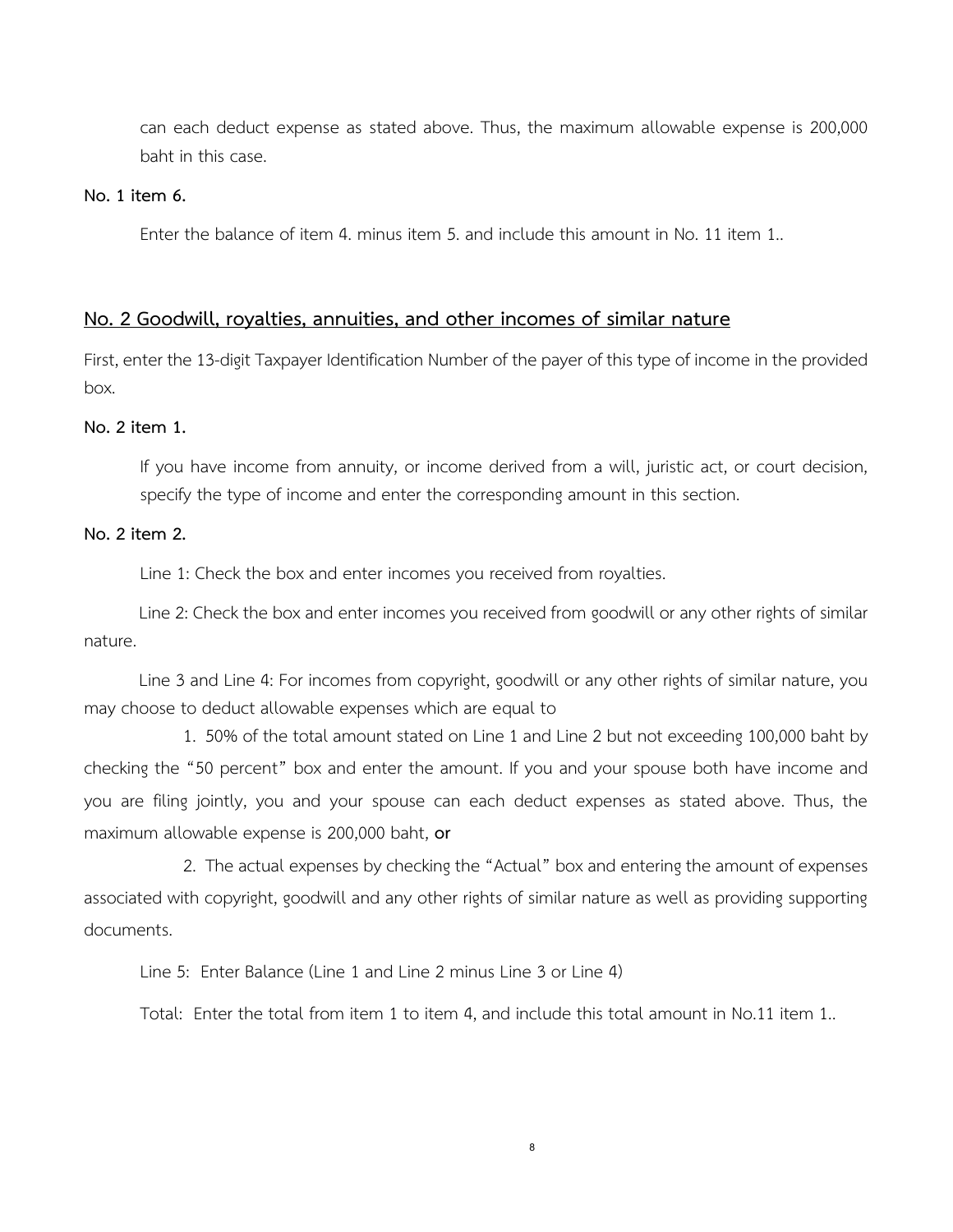#### <span id="page-10-0"></span>**No. 3 Interest, share of profits, and dividends**

First, enter the 13-digit Taxpayer Identification Number of the payer of this type of income in the provided box.

#### **No. 3 item 1.**

Enter income that you received in the form of interest which includes interest from deposits, loans, bonds, debenture, bills (with or without security), part of interest on a loan after withholding taxes prescribed under the law governing petroleum income tax, or the discount from a bill or debt instrument issued by a company or juristic partnership or by another juristic person and sold for the first time at a price below its face value. This type of income also includes income in the same kind as interest, benefit, or other consideration derived from a loan or from a debt claim with or without security.

*Note:* Do not enter the amount if you select to pay tax on this amount at the rate of 15%. If you select to include this amount, you must include the entire amount. Partial inclusion is not allowed.

#### **No. 3 item 2.**

Enter the total amount you received as share of profits or other benefits from mutual fund under Securities and Exchange law

*Note:* Do not enter the amount if you select to pay tax on this amount at the rate of 10%. If you select to include this amount, you must include the entire amount. Partial inclusion is not allowed.

#### **No. 3 item 3.**

Enter the total amount of dividends or share of profits you received from a company or juristic partnership incorporated under foreign law.

#### **No. 3 item 4.**

Enter the total amount of dividends, share of profits, or other benefits you received from a company or juristic partnership incorporated under Thai law.

*Note:* Do not enter the amount if you select to pay tax on this amount at the rate of 10%. The selection to include or exclude this amount in ภ.ง.ด.90 must be done on the entire amount. Partial inclusion is not allowed.

 $\overline{9}$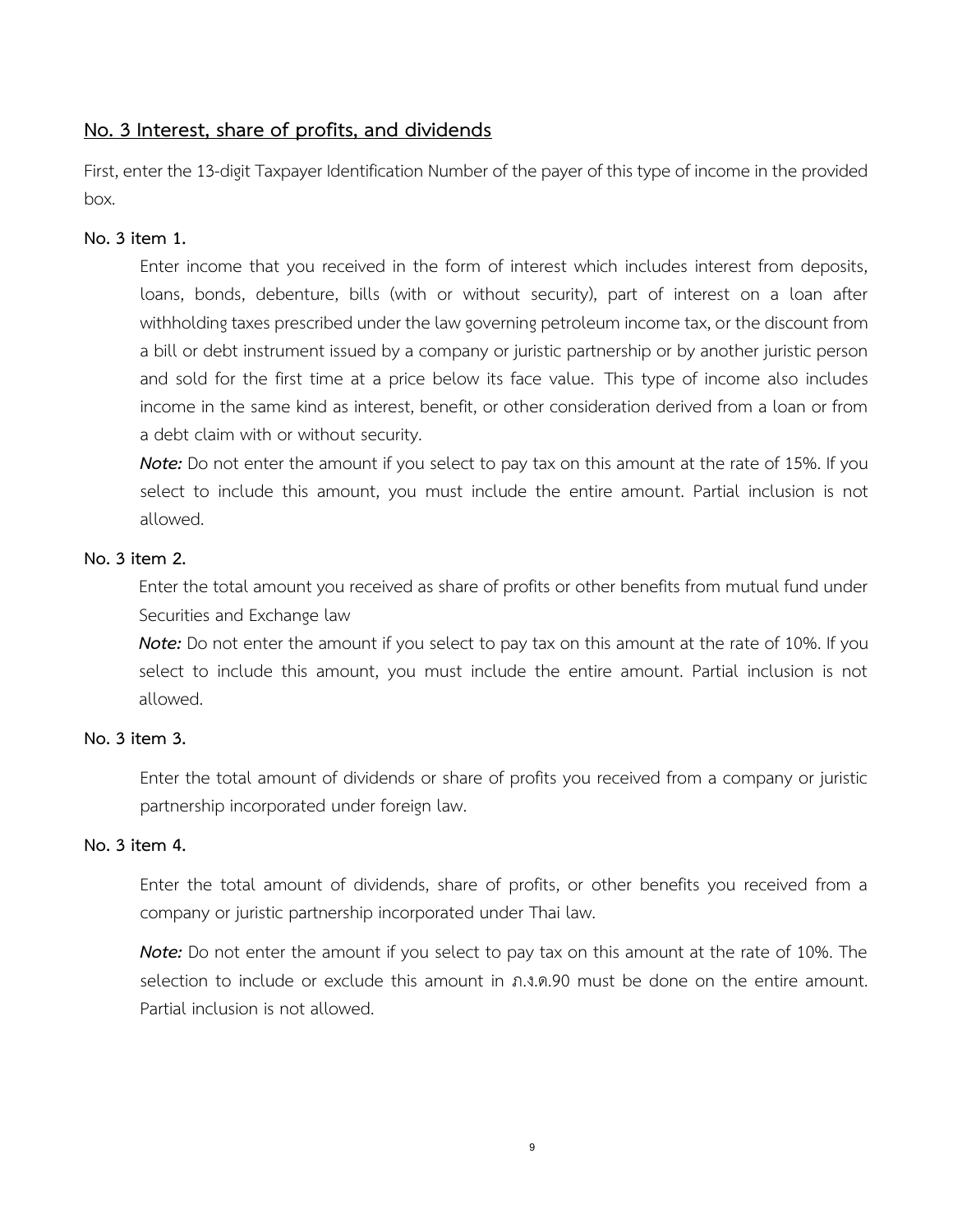#### **No. 3 item 5.**

If you are a Thai resident in the tax year for tax purposes and received income as stated in item 4., you are entitled to dividend tax credit. The credit is available when you include any dividend or the equivalent in item 4. above.

#### How to calculate dividend tax credit:

Dividend tax credit is equal to the total dividends or share of profits received multiplied by the corporate income tax rate applicable to the payer of dividends (e.g. **R**%), and divided by 100 minus the rate.

Dividend tax credit  $=$  Dividend x  $[R / (100-R)]$ 

Example: Mr. A received dividend in the amount of 80,000 baht from a Thai company or juristic partnership which is subjected to corporate income tax rate at 20% of its net profits.

Dividend tax credit =  $80,000 \times [20 / (100-20)]$  $= 20,000$  baht

#### **No. 3 item 6.**

If you receive one or more of the following incomes, specify the type of incomes you received and enter the sum on line "Others".

- bonus you received as a shareholder or partner of a company or juristic partnership
- a decrease of capital holdings in a company or juristic partnership for the amount not exceeding profits and reserves
- an increase of capital holdings in a company or juristic partnership for the amount determined from profits and reserves
- a benefit for the amount which exceeds capital received from amalgamation, acquisition or dissolution of a company or juristic partnership
- gains received from transfer of partnership holdings investment units or shares, debentures, bonds, or bills or debt instruments issued by a company or juristic partnership or by any other juristic person
- **•** Share of profits or dividends, after withholding tax, paid out under the law governing petroleum income tax
- Share of profits or other similar benefits received from holding or possessing digital tokens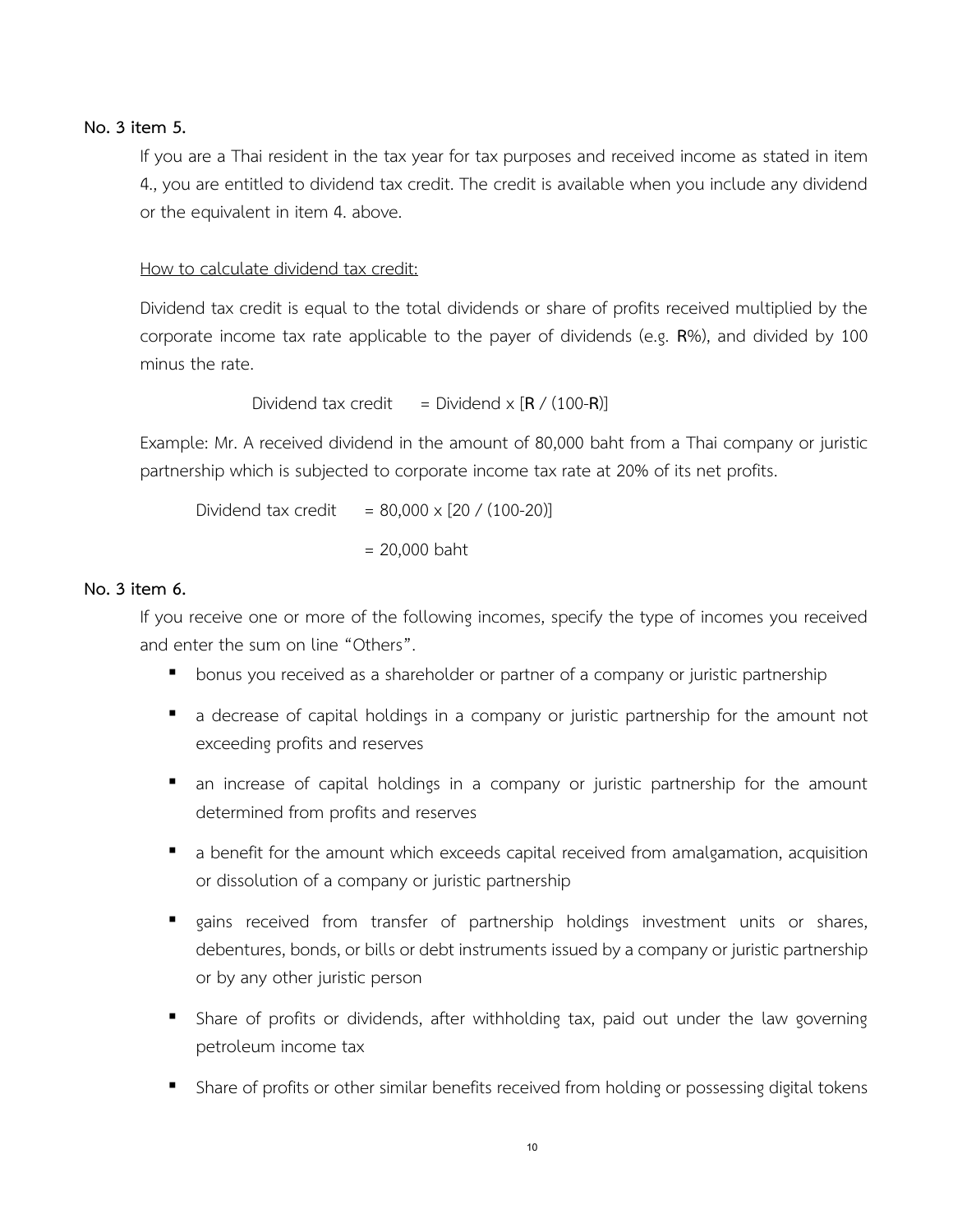■ Gains received from transfer of cryptocurrencies or digital tokens

(1) Line 1: Enter the total purchase price of Retirement Mutual Fund (RMF) units being sold in 2021.

Line 2: Enter gain received from sale in Line 1.

If you meet one of the following conditions, check the "Exempted" box and enter the gain from Line 2.

- You are at least 55 years old and must have purchased units in the RMF every year for at least 5 consecutive years from the date of the initial purchase (However, if you decide to discontinue the purchase, the law provides that you can discontinue for only one calendar year from the year of the previous purchase. It should be noted that you must purchase at least 5 units in total.), or
- You obtain an official doctor's opinion that you are incompetent to the extent that you are unlikely to be capable of engaging in an occupation for wages or profits sufficient to purchase a unit in RMF, or
- In case of death of the holder.

Otherwise, check the "Not Exempted" box and enter non-exempted gain from Line 2.

In addition, if you did not meet any condition above in the tax year and you have used the total purchase price as deduction in a previous tax year, you must make an adjustment by filing an additional tax return for that tax year and reporting the correct amount of income and paying an additional tax. If you file the additional tax return within 31 March, there is no surcharge or penalty.

(2) Line 1: Enter the total purchase price of Long Term Equity Fund (LTF) units being sold in 2021.

Line 2: Enter gain received from sale in Line 1.

If you meet one of the following conditions, check the "Exempted" box and enter the gain from Line 2.

■ You have held the units in the LTF for at least 5 consecutive calendar years, or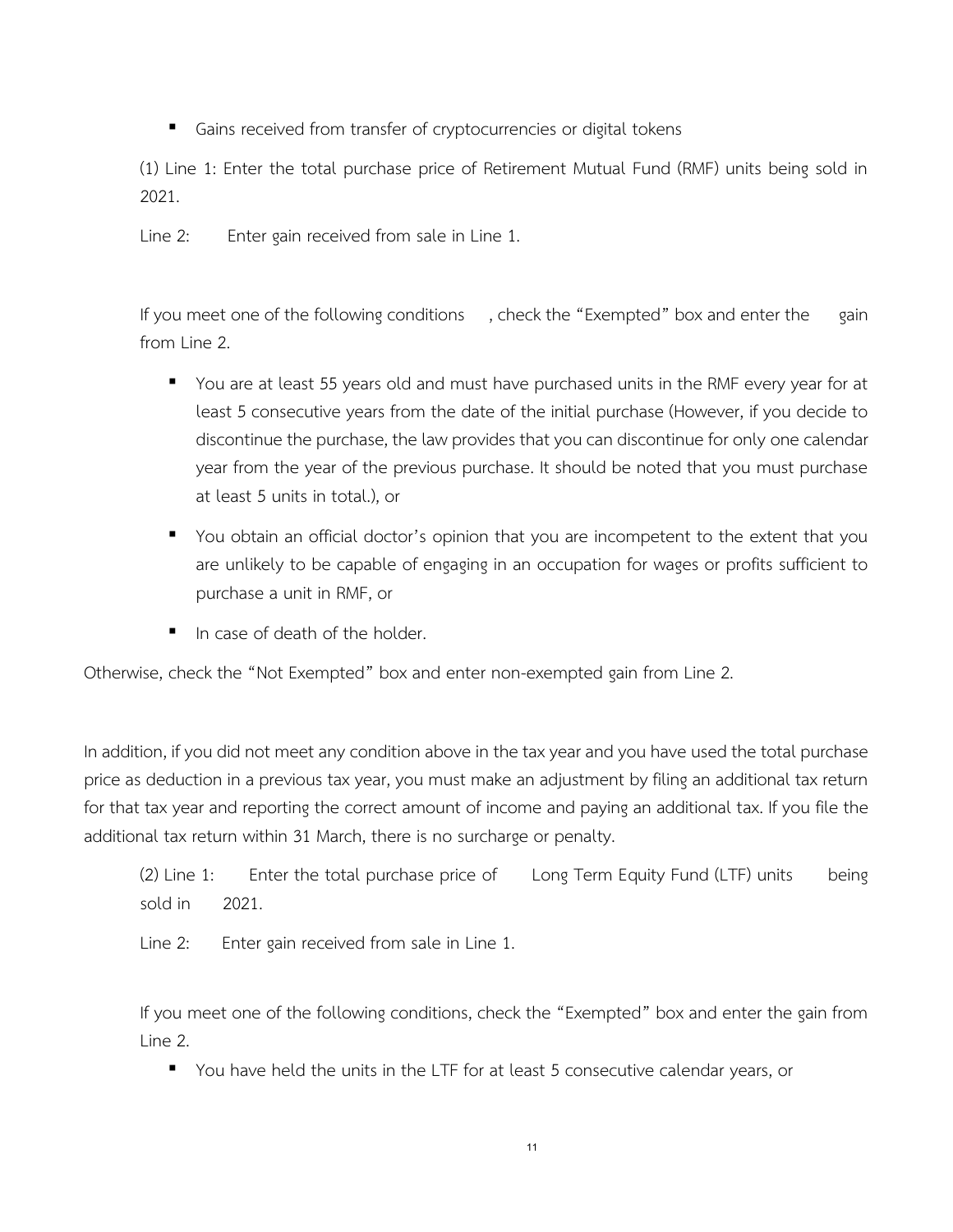- You obtain an official doctor's opinion that you are incompetent to the extent that you are unlikely to be capable of engaging in an occupation for wages or profits sufficient to purchase a unit in LTF, or
- In case of death of the holder.

Otherwise, check the "Not Exempted" box and enter non-exempted gain from Line 2.

In addition, if you did not meet any condition above in the tax year and you have used the total purchase price as deduction in a previous tax year, you must make an adjustment by filing an additional tax return for that tax year and reporting the correct amount of income and paying an additional tax together with applicable surcharge and penalty.

(3) Line 1: Enter the total purchase price of Super Savings Fund (SSF)/Super Savings Fund (Extra) (SSFX) units being sold in 2021.

Line 2: Enter gain received from sale in Line 1.

If you meet one of the following conditions, check the "Exempted" box and enter the gain from Line 2.

- You have held the units in the SSF/SSFX for at least 10 consecutive years, or
- You obtain an official doctor's opinion that you are incompetent to the extent that you are unlikely to be capable of engaging in an occupation for wages or profits sufficient to purchase a unit in SSF/SSFX, or
- In case of death of the holder.

Otherwise, check the "Not Exempted" box and enter non-exempted gain from Line 2.

In addition, if you did not meet any condition above in the tax year and you have used the total purchase price as deduction in a previous tax year, you must make an adjustment by filing an additional tax return for that tax year and reporting the correct amount of income and paying an additional tax together with applicable surcharge and penalty.

**Total:** Enter the sum of the balance from  $\left(1\right)$   $\left(0\right)$ , and include this amount in No. 11 item 1..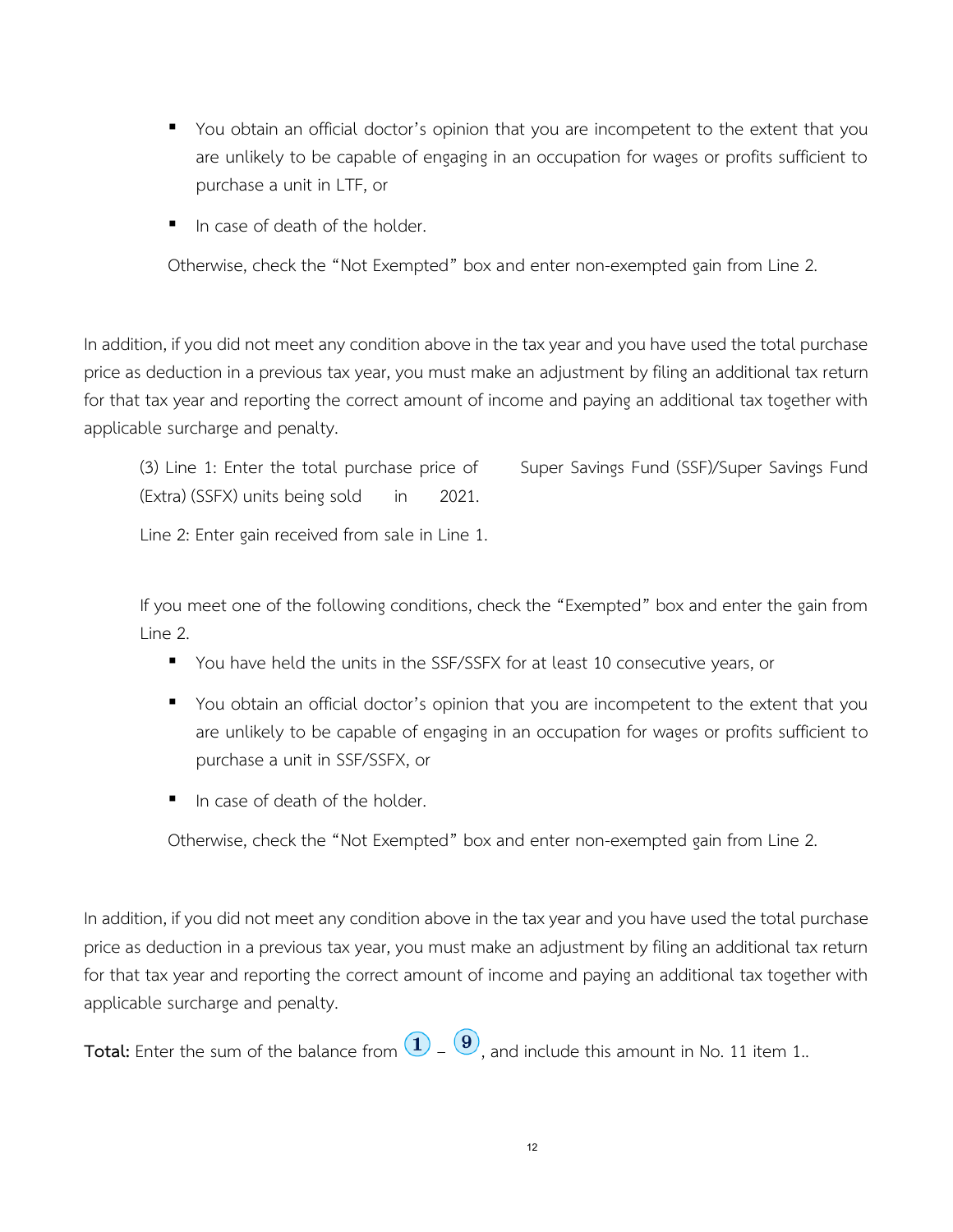## <span id="page-14-0"></span>**No. 4 Rent and benefits received from a breach of hire-purchase or installment sale contract**

First, enter the 13-digit Taxpayer Identification Number of the payer of this type of income in the provided box.

#### **No. 4 item 1.**

Enter incomes and expenses from rental of property as follows:

(1) Line 1: Enter the total rent(s) of your houses, buildings, construction fixed to land, and floating house.

Line 2: You may choose to deduct allowable expenses from your rental income stated on Line 1 equal to:

- 1. 30% of your rental income stated on Line 1 by checking the "30 percent" box and entering the deduction amount which is equal to 30% of the total of rental income, **or**
- 2. the actual expenses by checking the "Actual" box and entering the total amount of expenses associated with the rental of property, as well as providing supporting documents

*Note***:** If you sublet property, you can only deduct the rent that you pay to your landlord or actual expenses. You must also provide supporting documents in case you deduct actual expenses.

Line 3: Enter the balance (Line 1 minus Line 2)

(2) and (3)

Line 1: Enter rental income from property other than those stated in (1).

Line 2: If you received this type of income, you may take a deduction at a rate prescribed under the Revenue Code as follows:

| land used for agriculture     | 20% |
|-------------------------------|-----|
| land not used for agriculture | 15% |
| • vehicle                     | 30% |

other property 10%

You may also choose to deduct your actual expenses from the rental income. If you do so, you must provide supporting documents to prove such expenses.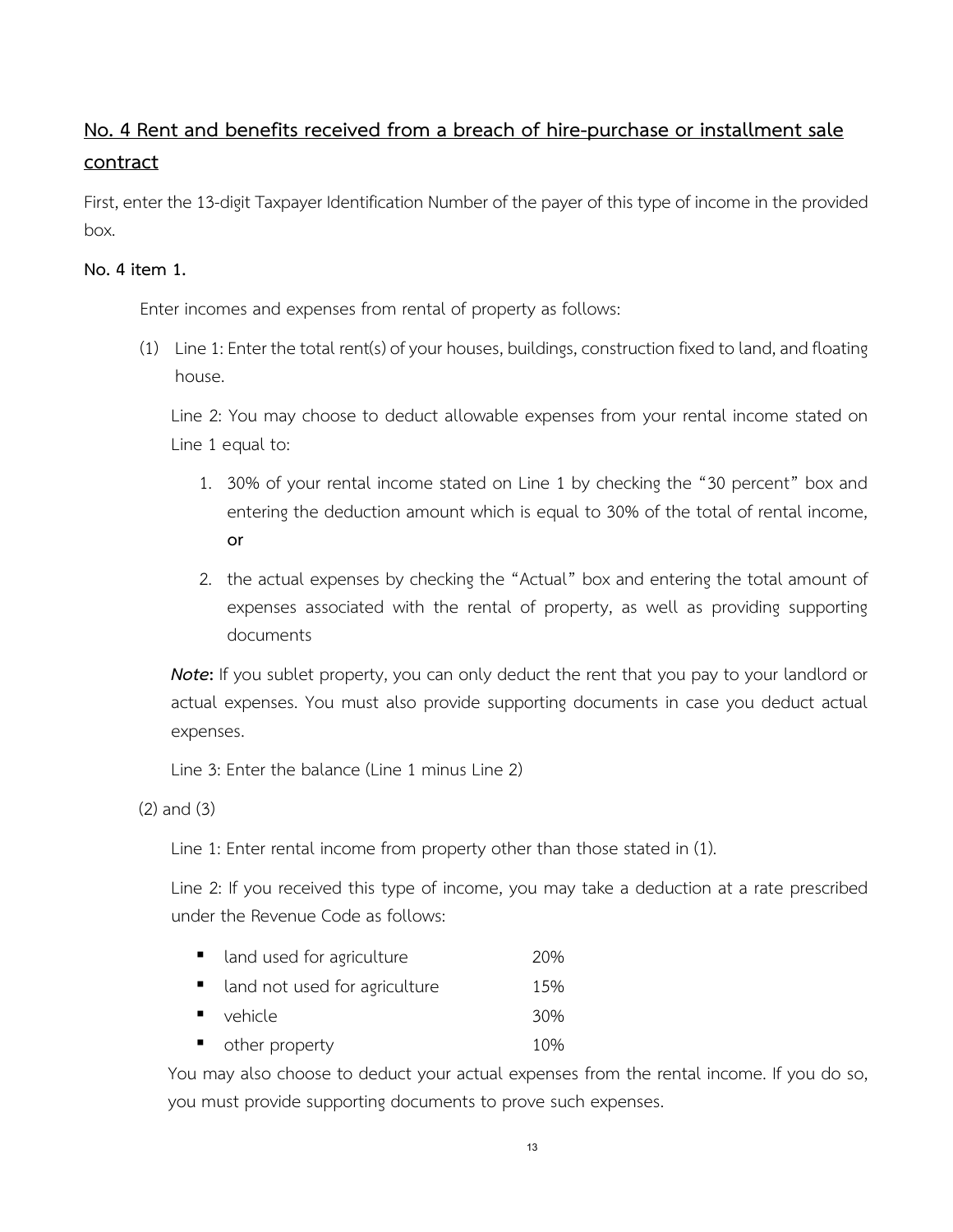**Example:** If you received rent from rental of land used for agriculture, you must include it in your assessable income. You may take a deduction up to 20% of the rental income. (On Line 2, check the first box, specify the deducible percentage (20%), and enter the amount (the rental income multiply by 20%)). However, if you sublet the land, you can only deduct the entire rent paid to your landlord. (Check the second box and specify the rent paid to the landlord)

Line 3: Enter the balance (Line 1 minus Line 2).

#### **No. 4 item 2.**

Line 1: Enter the total amount you received from a breach of a hire-purchase contract or a breach of an installment sale contract.

*Note:* Income from a breach of hire-purchase contract must include income and other benefits received since the day the contract was signed until the day the contract was breached.

Line 2: Enter allowable expense equal to 20% of the income stated on Line 1.

Line 3: Enter the balance (Line 1 minus Line 2).

**Total:** Enter the sum of the balances from No. 4 item 1. to item 2. and include this total amount in No. 11 item 1..

#### <span id="page-15-0"></span>**No. 5 Income from liberal professions**

If you received Section 40(6) income which is income from "liberal professions", you have to include such income in your assessable income. Liberal professions include legal services, arts of healing, engineering, architecture, accounting services, and fine arts.

First, enter the 13-digit Taxpayer Identification Number of the payer of this type of income in the provided box.

#### **No. 5 item 1.**

Line 1: Enter income you received from practicing "arts of healing" such as physicians.

Line 2: If you select to deduct 60 percent of income stated on Line 1, check the "60 percent" box and enter the amount. If you select to deduct actual expense incurred, check the "Actual" box and enter the amount.

Line 3: Enter the balance (Line 1 minus Line 2)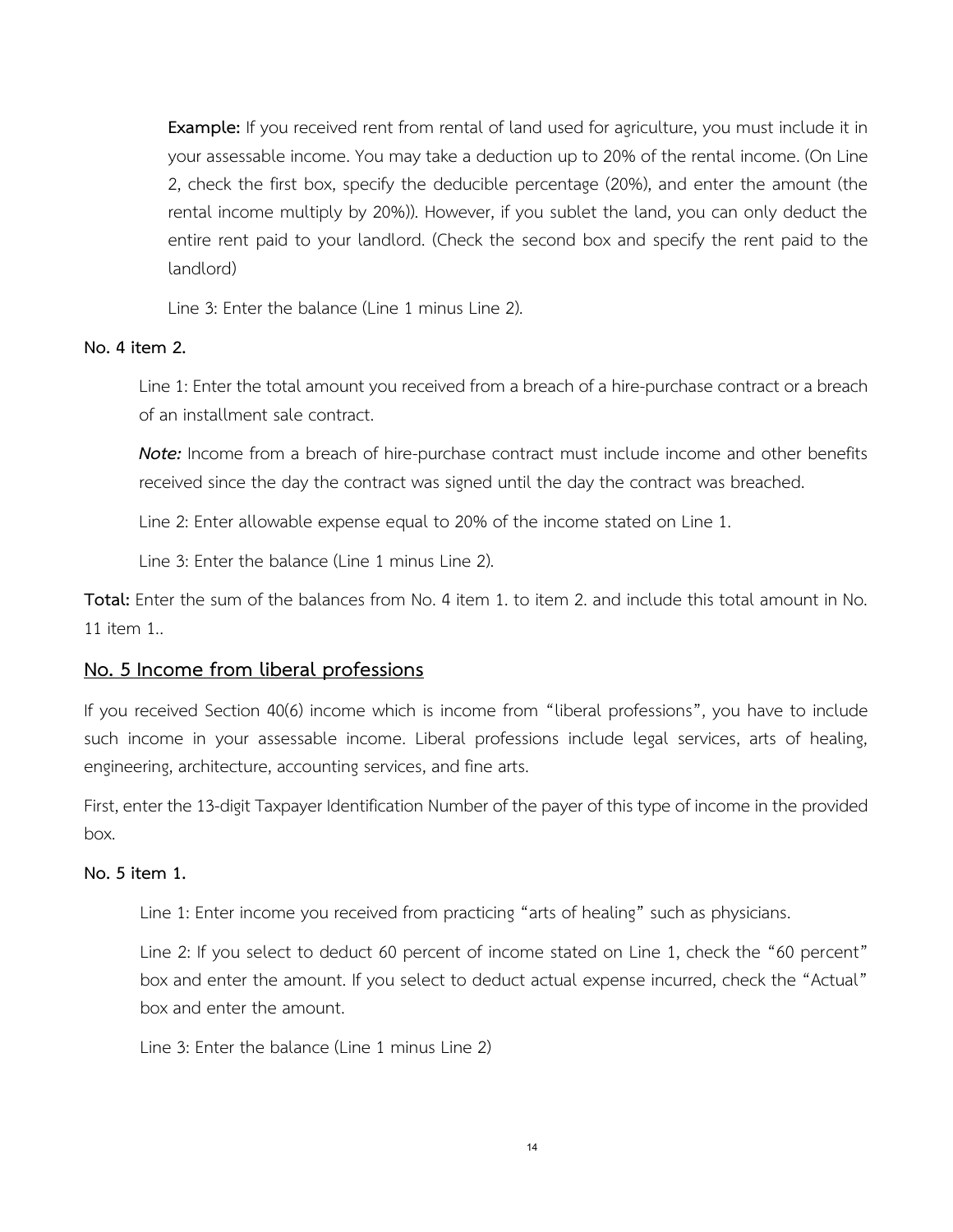#### **No. 5 item 2. and item 3.**

Line 1: Enter income from liberal profession(s) other than arts of healing.

Line 2: If you select to deduct 30 percent of the income stated on Line 1, check the "30 percent" box and enter the amount. If you select to deduct actual expense incurred, check the "actual" box and enter the amount.

Line 3: Enter the balance (Line 1 minus Line 2)

*Note:* You must also provide supporting documents in case you deduct actual expenses.

**Total:** Enter the sum of balances from item 1. to item 3. (where applicable), and include this total amount in No. 11 item 1..

#### <span id="page-16-0"></span>**No. 6 Income from contracts of work**

Income from contracts of work (Section 40(7) income) must be included in the assessable income. You are considered to receive this income if:

- You supply your own equipment *and* other materials which are essential for the work. Your employer does not provide them.
- You control the hours of work.
- The work can be either temporary or permanent.

To fill in this section, first, enter the 13-digit Taxpayer Identification Number of the payer of this type of income in the provided box.

Line 1: Enter your income from all contracts of work that you received in the tax year.

Line 2: You may choose to deduct a fixed-rate expense by checking the "60 percent" box and entering 60% of the income stated in Line 1, or an actual expense by checking the "Actual" box and entering the actual expense necessarily incurred.

Balance: Enter the balance (Line 1 minus Line 2), and include this amount in No. 11 item 1..

*Note:* You must also provide supporting documents in case you deduct actual expenses.

## <span id="page-16-1"></span>**No. 7 Income from business, commerce, agriculture, sale(s) of property acquired in a commercial or profitable manner, share of profits from certain mutual funds**

First, enter the 13-digit Taxpayer Identification Number of the payer of this type of income in the provided box.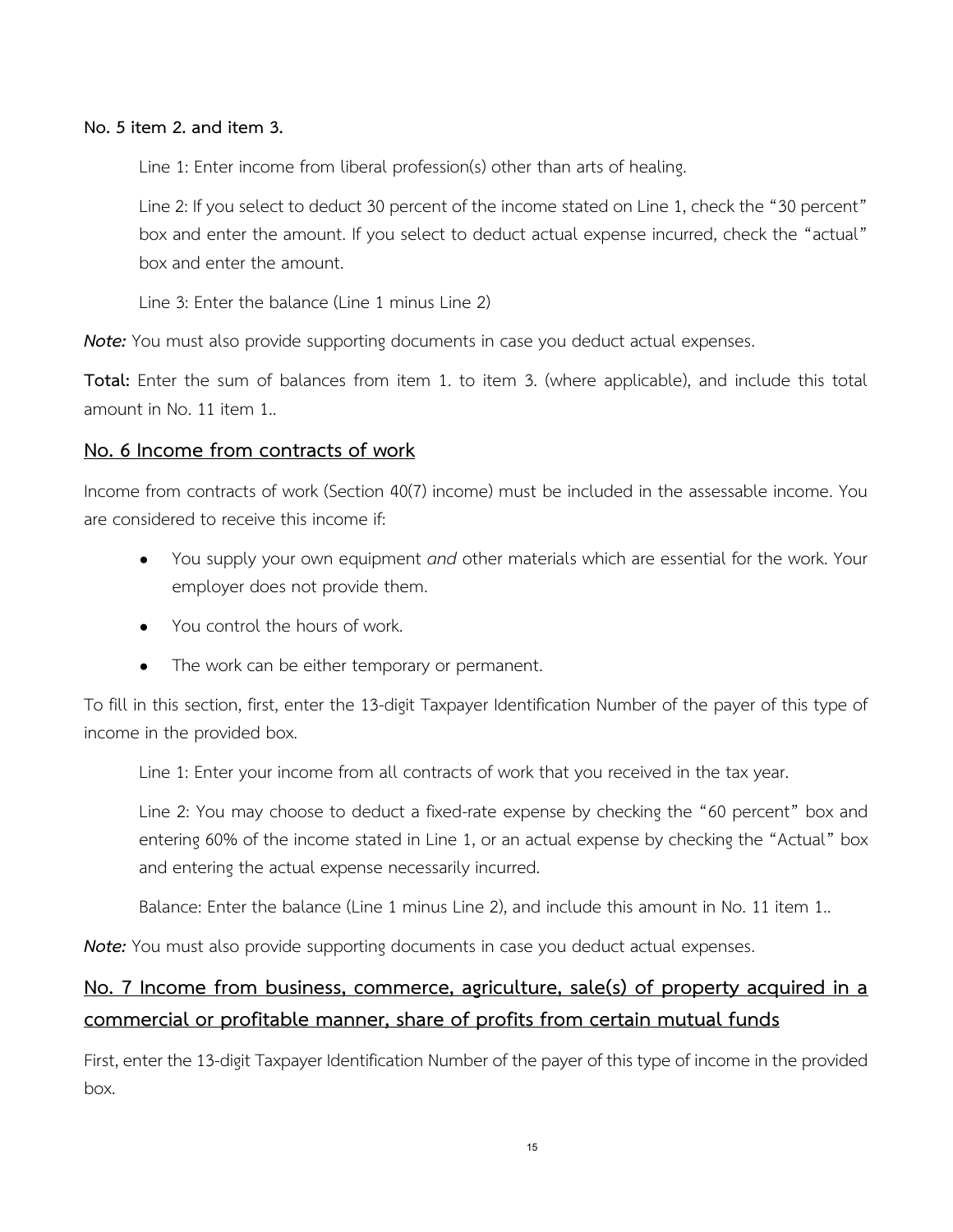#### **No. 7 item 1. (1) – (4)**

Line 1: Specify the type of income you received from the following activities:

- **Business**
- Agriculture
- Industry
- Transports
- Sale(s) of immovable property for commercial or profitable purposes.

Line 2: If you and your spouse both received income under Section 40(8) and are filing jointly, please specify the proportion of such income that belongs to you and your spouse in percentage. The default proportion is 50% per person.

Line 3: Enter the deductible expenses by applying the following calculation:

■ You may deduct a fixed-rate expense or an actual expense necessarily incurred from the sale. If you choose a fixed-rate deduction, check the "Percent" box and enter the rate as shown in Table A (See Appendix). If you choose to deduct an actual expense, check the "Actual" box and enter the actual expense.

Balance: Enter the balance (Line 1 minus Line 2)

*Note:* You must also provide supporting documents in case you deduct actual expenses.

#### **No. 7 item 2.**

Enter the total amount you received as share of profits or other benefits from mutual fund under the Announcement of the National Executive Council in this tax year.

*Note:* Do not enter the amount if you select to pay tax on this amount at the rate of 10%. If you select to include this amount, you must include the entire amount. Partial inclusion is not allowed.

#### **No. 7 item 3.**

Enter income from sale(s) of inherited immovable property or sale(s) of immovable property acquired NOT for commercial or profitable purposes in this section. Leave this section blank if you choose NOT to include this income with other assessable income in tax calculation. (See No. 8).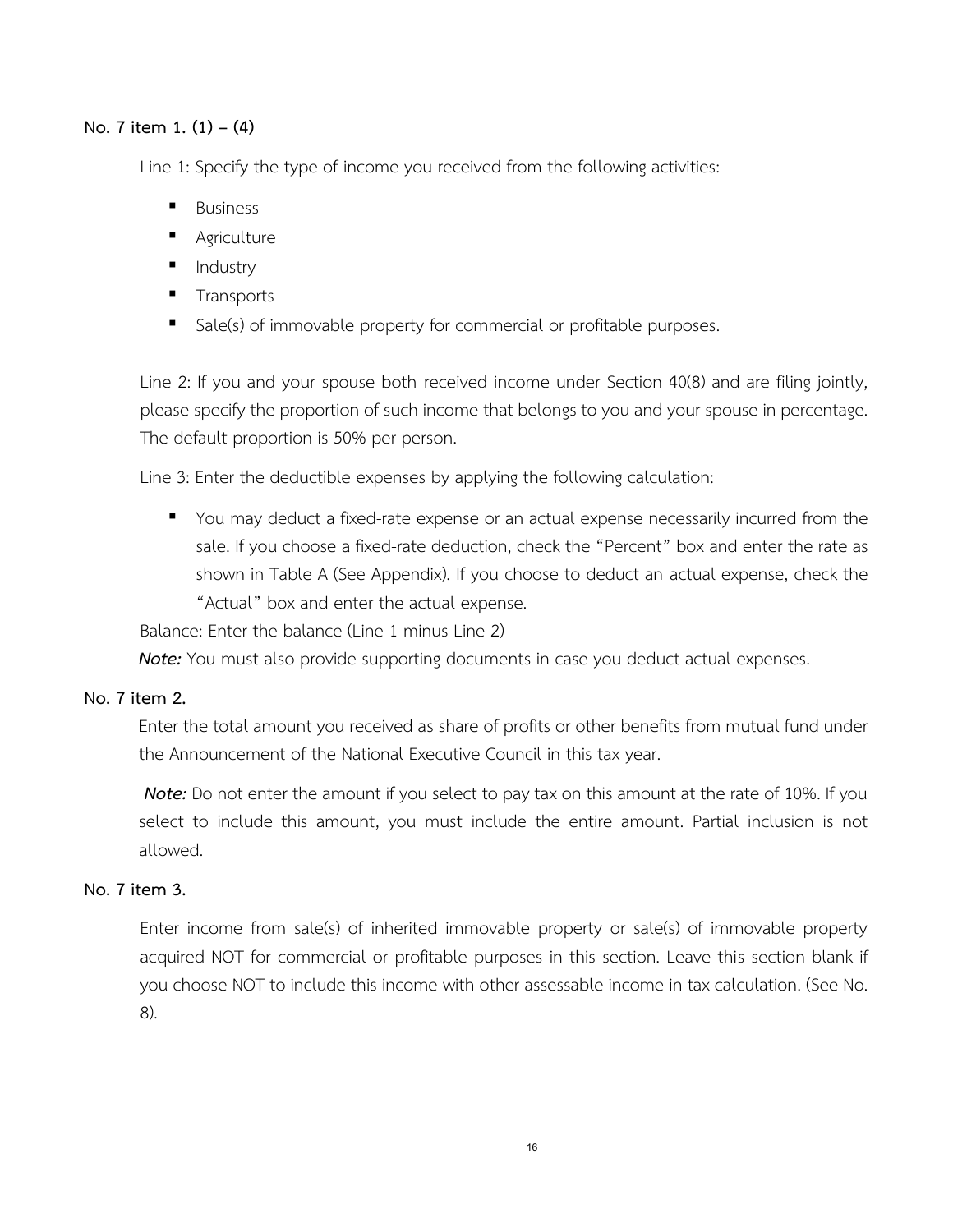(1) If you received income from sale(s) of inherited property or property gratuitously transferred to you and you choose to include such income in the tax computation in this tax return, please follow the following steps:

Line 1: Enter income from the sale(s).

Line 2: Enter allowable expense equal to 50% of the income stated in Line 1.

Balance: Enter the balance (Line 1 minus Line 2)

(2) If you received income from sale(s) of immovable property NOT for commerce or profits, and only in the case where you opt to include the income in the tax computation in this tax return.

Line 1: Enter income from the sale(s).

Line 2: You may choose to deduct a fixed-rate deduction by entering X% of the income stated in Line 1, where the deduction is based on number of years of holding as shown in the table below, or an actual expense deduction by entering the actual expenses necessarily incurred. If you decided to claim actual expenses, you must also provide supporting documents.

| Years of holding* |    |  |    |  |
|-------------------|----|--|----|--|
| Deduction (%)     | 84 |  | 60 |  |

\*The term "number of years of holding the property" means the number of years starting from the year of the acquisition of ownership or possessory right in an immovable property to the year of the transfer of such ownership or possessory right. A period exceeding 10 years shall be treated as 10 years only, and a fraction of a year shall be counted as 1 year.

#### **No. 7 item 4.**

Taxpayer has an option to include the non-exempted amount as followings in calculation with other income:

(1) Deemed Income from a transfer of ownership or possessory right in immovable property without consideration to a legitimate child, not including an adopted child, only the amount that exceeds 20 million baht in the tax year

(2) Income from a moral sponsorship or from gift from an ascendant, a descendant or a legitimate spouse, only the amount that exceeds 20 million baht in the tax year

(3) Income from a moral sponsorship or from gift from a person that is not an ascendant, a descendant or a legitimate spouse, only the amount that exceeds 10 million baht in the tax year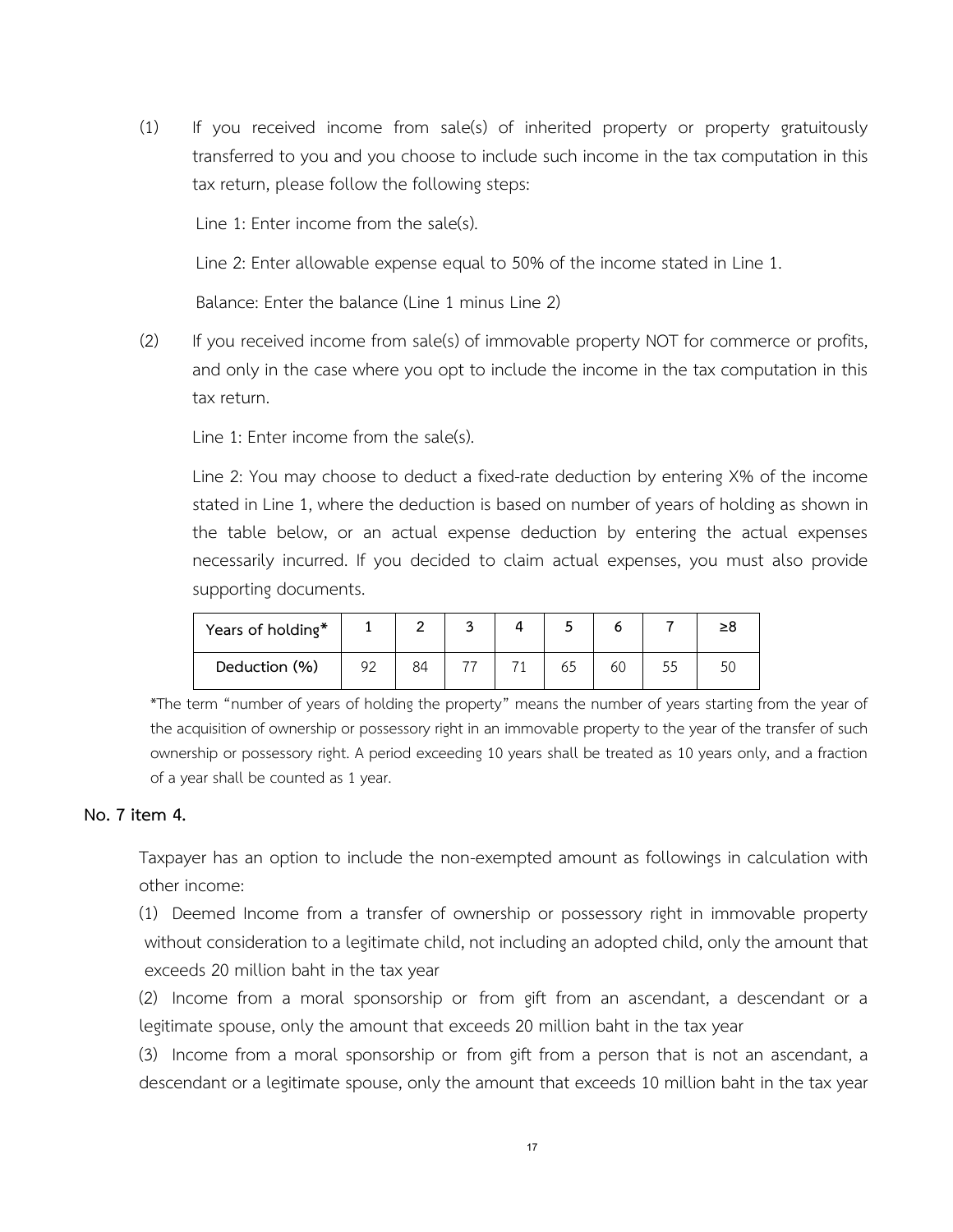**Total:** Enter the sum of balances from No. 7  $\Omega$  –  $\mathbf{\textcircled{s}}$  and include this amount in No. 11 item 1..

## <span id="page-19-0"></span>**Necessary and Reasonable Actual Expense Incurred for Section 40 (3), (5), (6), (7), or (8) Income**

Please list actual expenses in connection to Section 40 (3), (5), (6), (7), and (8) income in the appropriate boxes.

## <span id="page-19-1"></span>**No. 8 Income from sale(s) of immovable property which was not acquired for trading purposes opted for separate tax computation**

At the time you transferred your immovable property at the Department of Lands, the officer would withhold personal income tax using a fixed-rate deduction. You may choose to include or NOT to include income from the transfer with other income in the tax computation in this return. If you choose to include such income, refer to No. 7 item 3..

However, if you choose NOT to include the incomes in the tax computation with other incomes in this return, and you wish to claim necessary and reasonable expenses instead of a fixed-rate deduction, fill in information in this part. In this case, you are required to provide supporting documents to prove such expenses.

How to fill in the information in No. 8

- 1. Enter income from the sale(s) in  $\bullet$  (The amount to be entered is the official appraised value determined by the Department of Lands, NOT the amount you actually received from the sale(s).).
- 2. Enter actual expenses necessarily incurred in the sale(s) of the property in  $\boxed{2}$ .
	-
- 3. Enter number of years of holding the property: Please note that "number of years of holding the property" may not be the actual period of time that the property is in your procession. Refer to No. 7 item 4. (2) Line 2 for more information.
- 4. Enter the amount of tax payable in  $\bullet$  . Please refer to the following formula for tax payable calculation: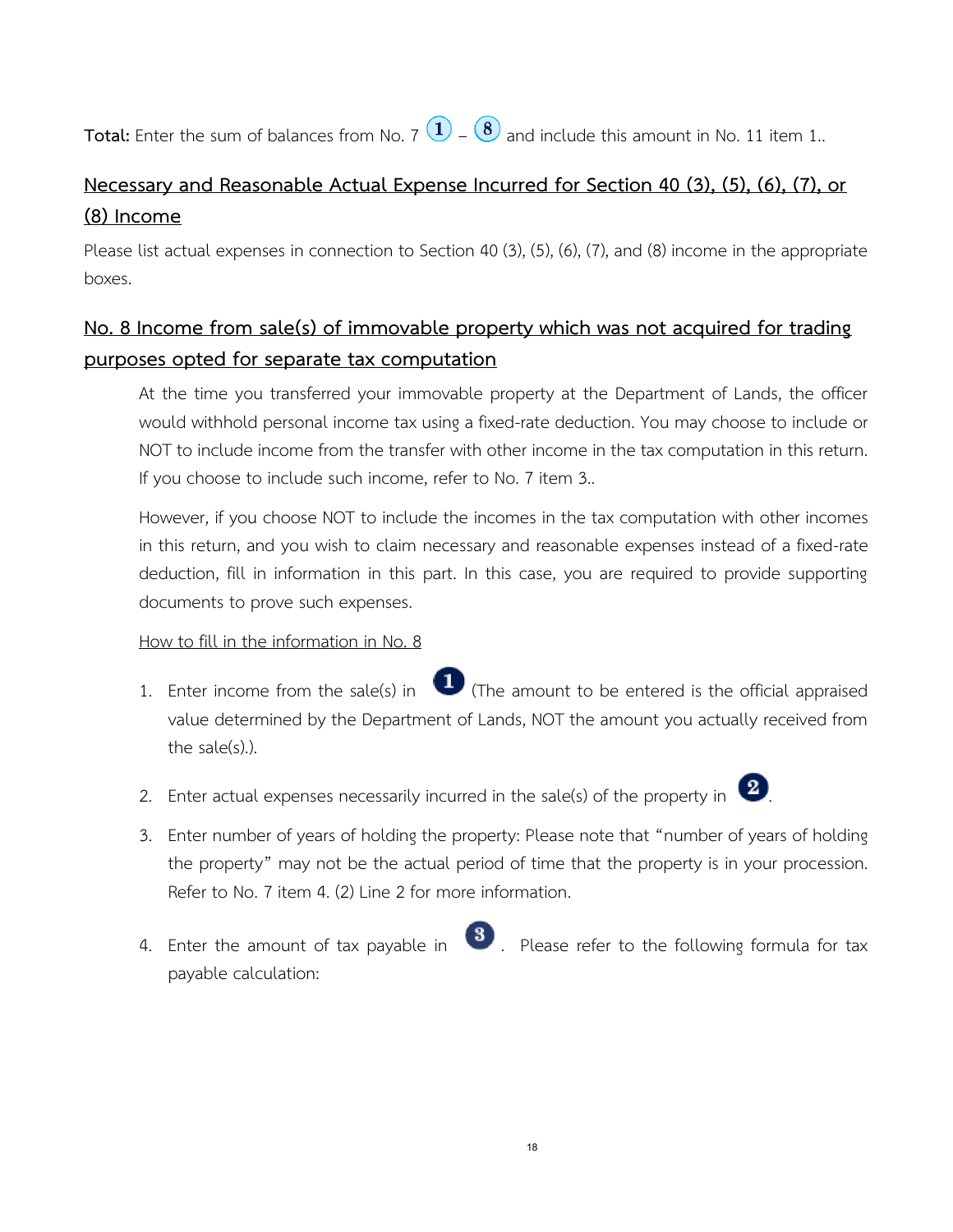o **Income from the sale(s)** Minus **necessary and reasonable expenses** = XXXXXXXXX Divided by **number of years of holding the property** = XXXXXXXXX (**Result A**)

Apply the following progressive tax rate to **Result A** to get **Result B (not entitled to 150,000 baht exemption).**

| Net Income (baht)       | Rate (%) | Amount of Tax                                 |
|-------------------------|----------|-----------------------------------------------|
| $0 - 150,000$           | 5        | 5% of the amount not over 150,000             |
| $150,001 - 300,000$     | 5        | 5% of the amount over 150,000                 |
| $300,001 - 500,000$     | 10       | 7,500 + 10% of the amount over 300,000        |
| $500,001 - 750,000$     | 15       | $27,500 + 15\%$ of the amount over 500,000    |
| $750,001 - 1,000,000$   | 20       | $65,000 + 20\%$ of the amount over 750,000    |
| $1,000,001 - 2,000,000$ | 25       | $115,000 + 25\%$ of the amount over 1,000,000 |
| $2,000,001 - 5,000,000$ | 30       | 365,000 + 30% of the amount over 2,000,000    |
| Exceeding 5,000,000     | 35       | 1,265,000 + 35% of the amount over 5,000,000  |

**Result B** X number of years of holding the property = tax payable to be filled in

**Note:** Tax payable in the amount exceeding 20% of **i**s disregarded. In other words, if the



Enter income tax withheld when you sold the immovable property in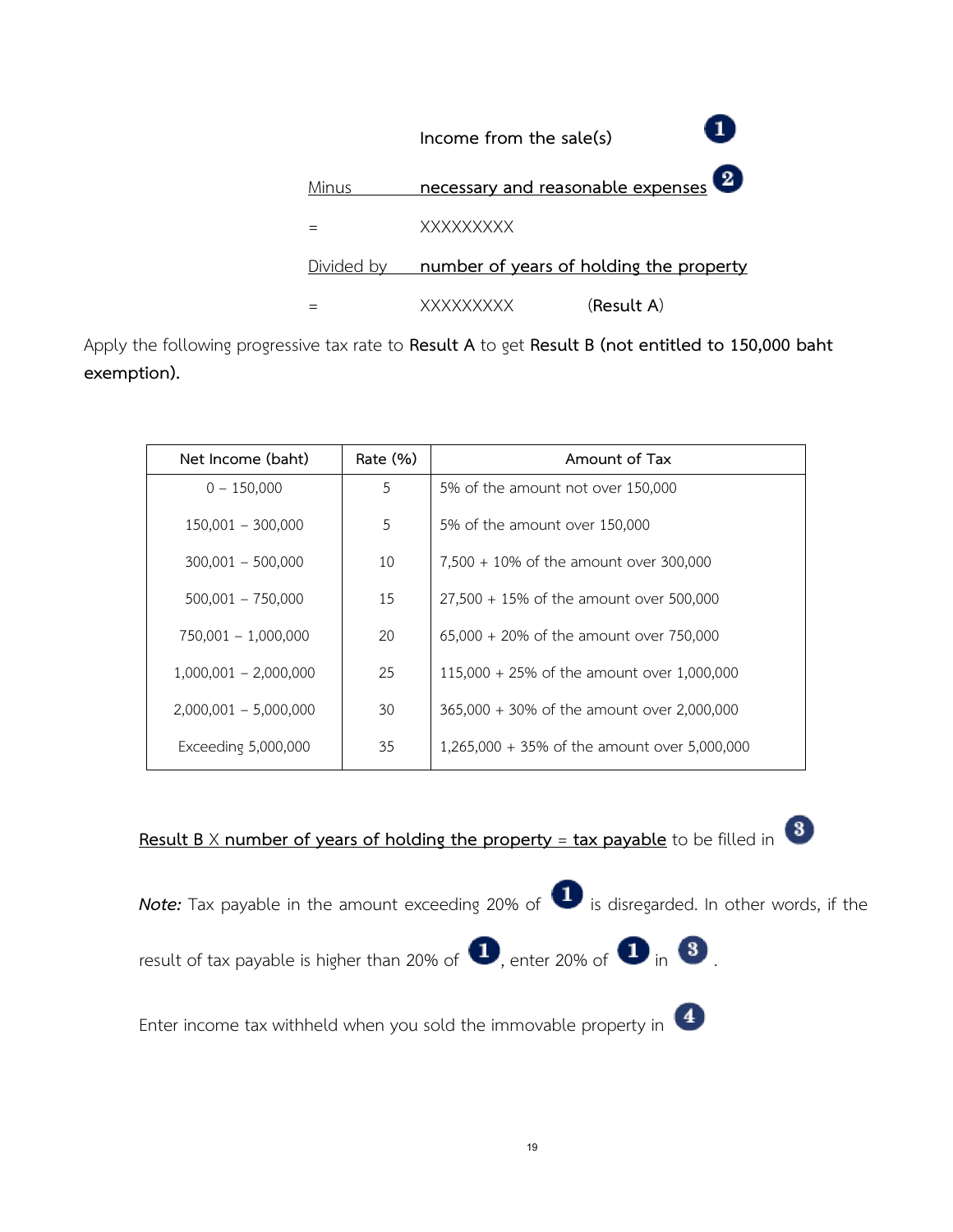In the last column, the number to be filled in is the result of  $\begin{array}{|c|c|c|}\n\hline\n\text{5} & \text{5} & \text{6} & \text{6} \\
\hline\n\text{6} & \text{6} & \text{7} & \text{6} & \text{7} \\
\hline\n\text{7} & \text{8} & \text{7} & \text{8} & \text{7} \\
\hline\n\text{8} & \text{9} & \text{10} & \text{8} & \text{9} \\
\hline\n\text{9} & \$ 



Result C is above 0, there is "tax payable" (an additional tax to be paid). On the contrary, if Result C is below 0, you have overpaid tax (refund to be filled in No. 11 item 1**7.**).

In the last line, check the box that applies to you (Tax payable or Overpaid). Then, enter Result

C in the box. The same amount should also be filled in No. 11 item 17..

#### <span id="page-21-0"></span>**No. 9 Income from gift**

**Taxpayer has an option to pay taxes at a rate of 5 percent on non-exempt income as follows:**

- 1. Deemed Income from a transfer of ownership or possessory right in immovable property without consideration to a legitimate child, not including an adopted child, only the amount that exceeds 20 million baht in the tax year
- $2.$  Income from a moral sponsorship or from gift from an ascendant, a descendant or a legitimate spouse, only the amount that exceeds 20 million baht in the tax year
- 3. Income from a moral sponsorship or from gift from a person that is not an ascendant, a descendant or a legitimate spouse, only the amount that exceeds 10 million baht in the tax year

#### **Note:**

In case of income from a sale or transfer of ownership or possessory right in immovable property acquired by inheritance, by way of gift, or other means, please download a form declaring details of the transfer of the ownership or possessory right in immovable property with or without consideration as applicable at [www.rd.go.th](http://www.rd.go.th/)  $> e$ -Form for Individuals.

#### <span id="page-21-1"></span>**No. 10 Income that taxpayer has used the option to pay tax on gross income**

No. 10 is added to the tax return so that it can be used as a base in calculating the purchase of Retirement Mutual Fund unit or Super Savings Fund (SSF) unit or Pension Insurance Premium.

#### <span id="page-21-2"></span>**No. 11 Tax Computation**

To arrive at your tax payable or tax refund, No. 11 will help you through the calculation in numerical order.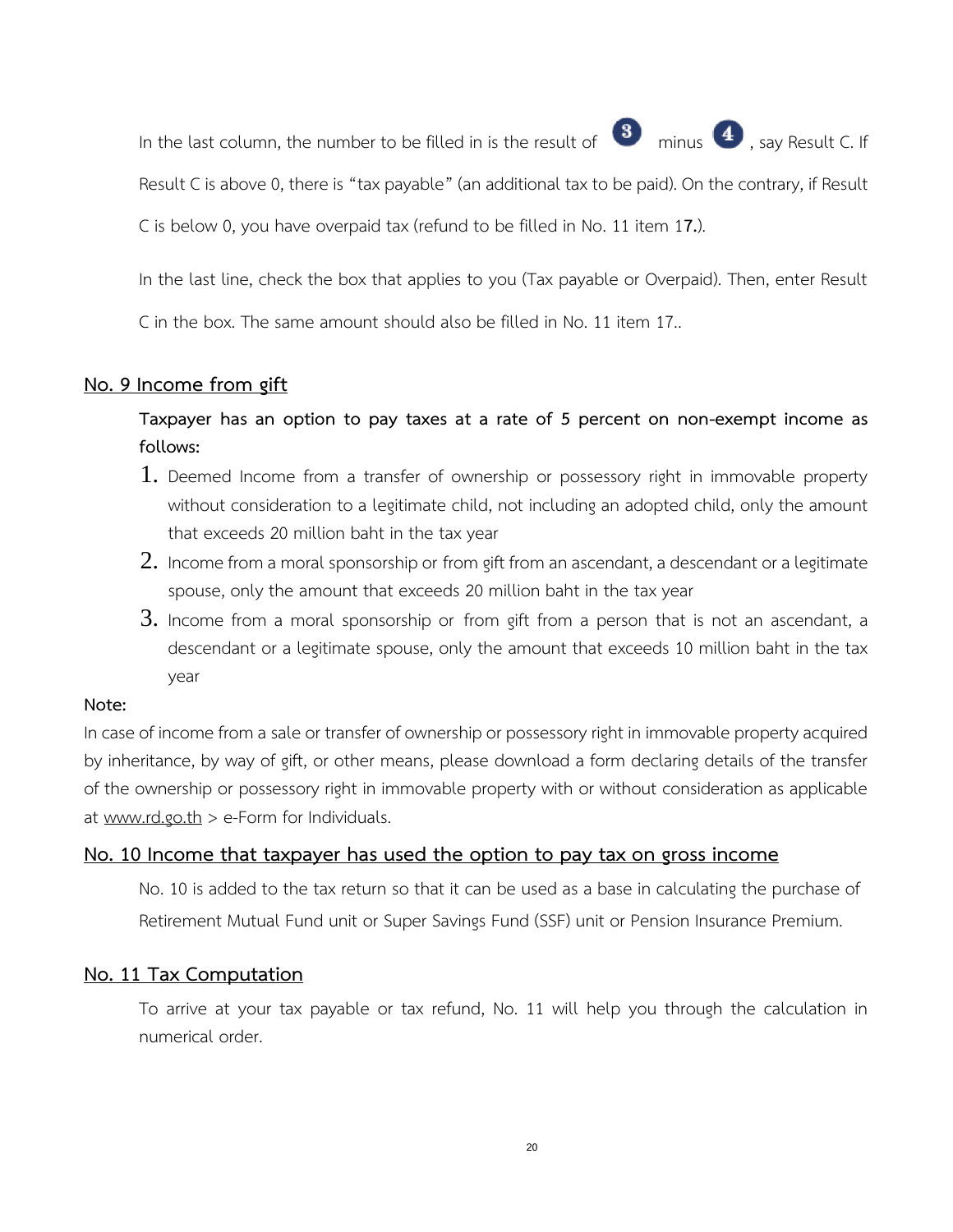There are two methods that can be used to calculate Personal Income Tax based on "net income" and "gross income". Whichever method results in the higher amount of tax due, that method is applied.

#### **(1) Computation of Net-Income Tax**

In computing tax liability by using the Net-Income Tax method, a taxpayer has to take into account all assessable income arising in a tax year. The next step is to deduct the deductible expenses from assessable incomes. Allowances are then to be deducted in accordance with the taxpayer's circumstances. The last step is to subtract any qualified charitable contribution within the limit specified by law. Then, the progressive tax rates will be applied to any income left from all deductions.

#### **(2) Computation of Gross-Income Tax**

If you have assessable income other than employment income (Section 40(1)) more than 120,000 baht in the tax year, you are not only required to compute your personal income tax liability using the Net-Income Tax method in (1), but also required to use the Gross-Income Tax method as follows:

#### **Assessable gross income** x **0.005** = **tax liability**

#### **No. 11 item 1. Income after deduction of expenses**

The first step is to deduct all tax deductible expenses from your assessable income. If you have completed No. 1 to No. 7, you have already done so. Please add up the numbers from the following boxes:

- No. 1 item 6.
- No. 2 item 2. Line 5
- No. 3 item 7. Line 12
- No. 4 item 2. Line 4
- No. 5 item 3. Line 4
- No. 6 Line 3
- No. 7 item 7. Line 4

Enter the result in No. 11 item 1..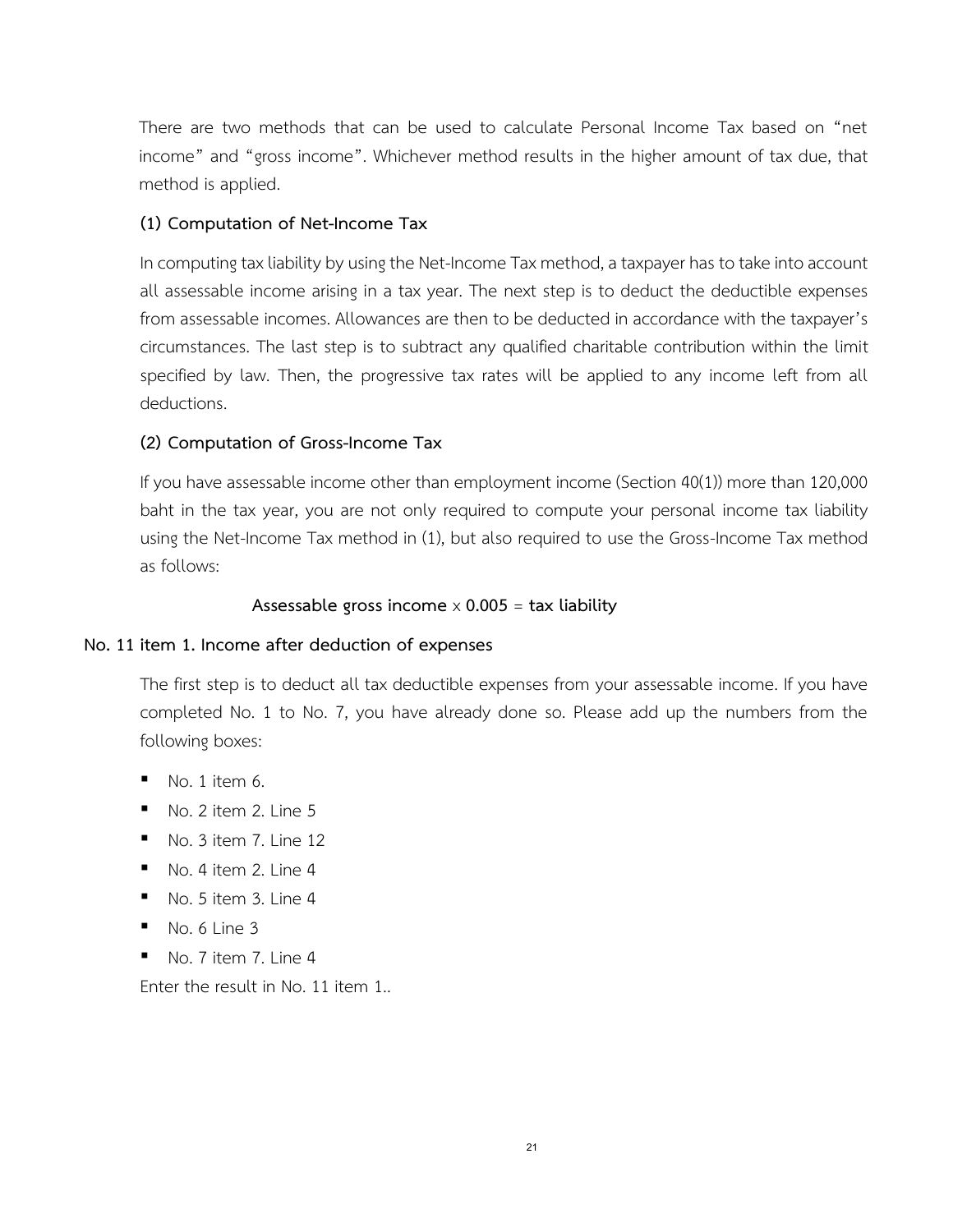#### **No. 11 item 2. Less allowance**

Fill in the amount of Allowance(s) and Exemption(s) after Deduction of Expense(s) Attachment from the last item or ภ.ง.ด.90 Attachment in case of joint filing (from the last item of Allowance(s) and Exemption(s) after Deduction of Expense(s)).

#### **No. 11 item 3. Balance (No. 11 item 1. minus No. 11 item 2.)**

Please fill in the result of No. 11 item 1. minus No. 11 item 2. in No. 11 item 3..

### **No. 11 item 4. Less contribution to education, athletics, public hospital and others (twice the amount of actual donation made but not exceeding 10% of No. 11 item 3.)**

#### **Education**

If you have donated to support qualified educational projects, you may be entitled to a deduction. The qualified amount shall be filled in this line. A qualified donation to support educational projects is subject to the following conditions:

- 1. The donation must be used:
	- To obtain or construct a building, a land, or a building with land for an educational institution for educational purposes, or
	- To obtain educational equipment, textbooks, media, educational technology, and any other equipment as prescribed by the Minister of Finance, or
	- **To recruit professors, teachers, academic experts, or**
	- To provide an education scholarship, an invention scholarship, a development scholarship, or a research scholarship for school students, undergraduate students, or graduate students.
- 2. The donation must be made to:
	- Institutions under the royal projects, or
	- **■** Institutions founded under the policy to enhance the quality of educational institutions, or
	- Institutions for underprivileged or disabled children, or
	- Educational institutions listed under the Notification of the Ministry of Education. Please contact your Area Revenue Office or Area Revenue Branch Office for more information.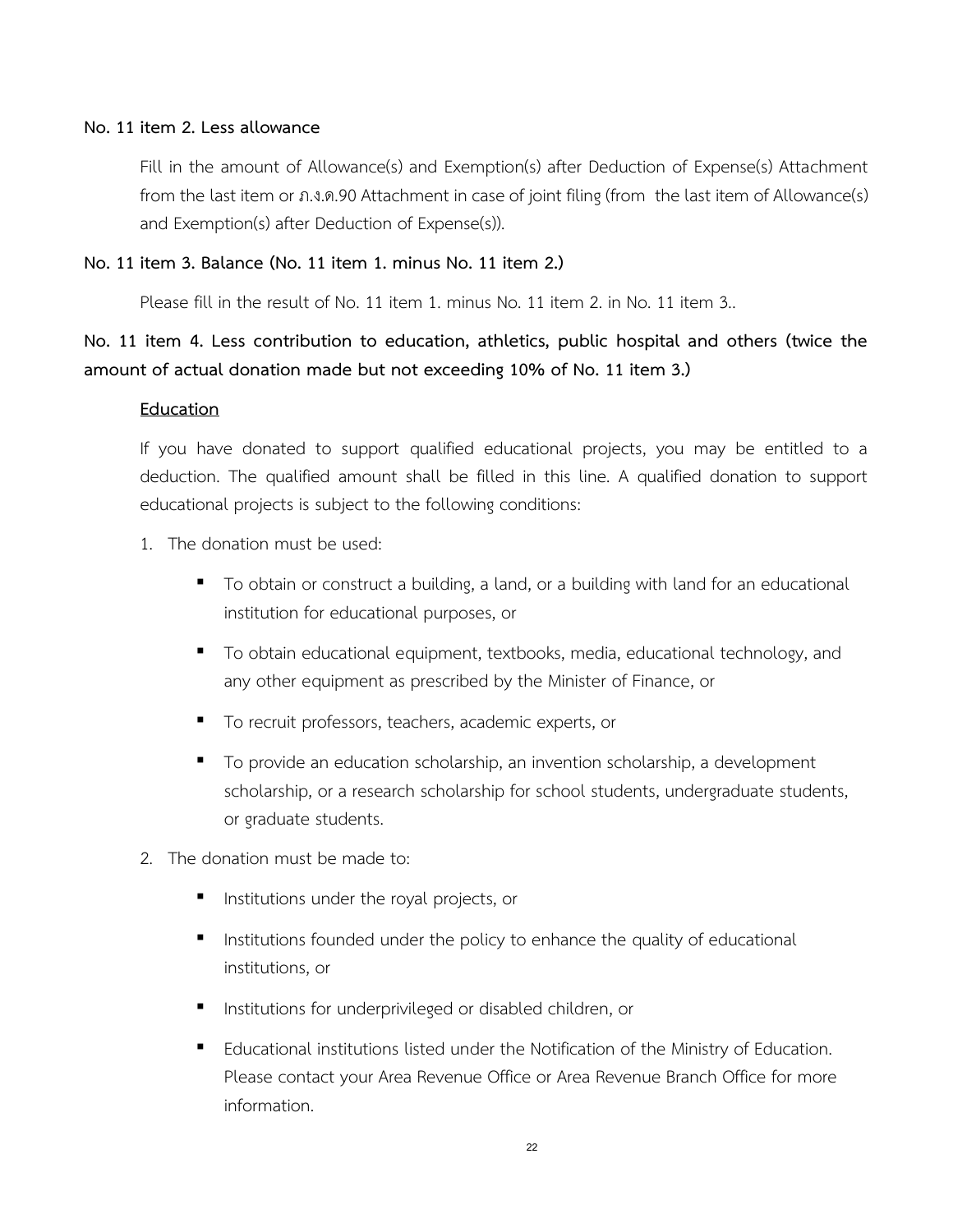A qualified amount of deduction is as follows:

- 1. Twice the actual amount you donated, and
- 2. The maximum amount is 10% of No. 11 item 3..

If you are claiming for this deduction, evidence from the educational institution(s) must be retained in order to prove your donation.

#### **Public Hospital**

If you have donated to support public hospital, you may be entitled to a deduction. The qualified amount shall be filled in this line. A qualified donation is subject to the following conditions:

The donation must be made to:

- Public hospital regulated by;
	- 1. Government agencies according to Government Administration Act;
	- 2. Public Educational institution;
	- 3. Public organization;
	- 4. State enterprise owned by government or government business unit;
	- 5. Local government organization;
	- 6. Other government agencies;
	- 7. Thai Red Cross.

A qualified amount of deduction is as follows:

- 1. twice the actual amount you donated, and
- 2. the maximum amount is 10% of No. 11 item 3.

If you are claiming for this deduction, evidence provided by a public hospital(s) must be retained in order to prove your donation.

#### **Others**

There are other donations that can be claimed such as the donations under the following Royal Decree:

1. Donation made to support educational institutions to provide book supplies or electronic media to encourage reading in accordance with the conditions stated in Royal Decree (No. 515)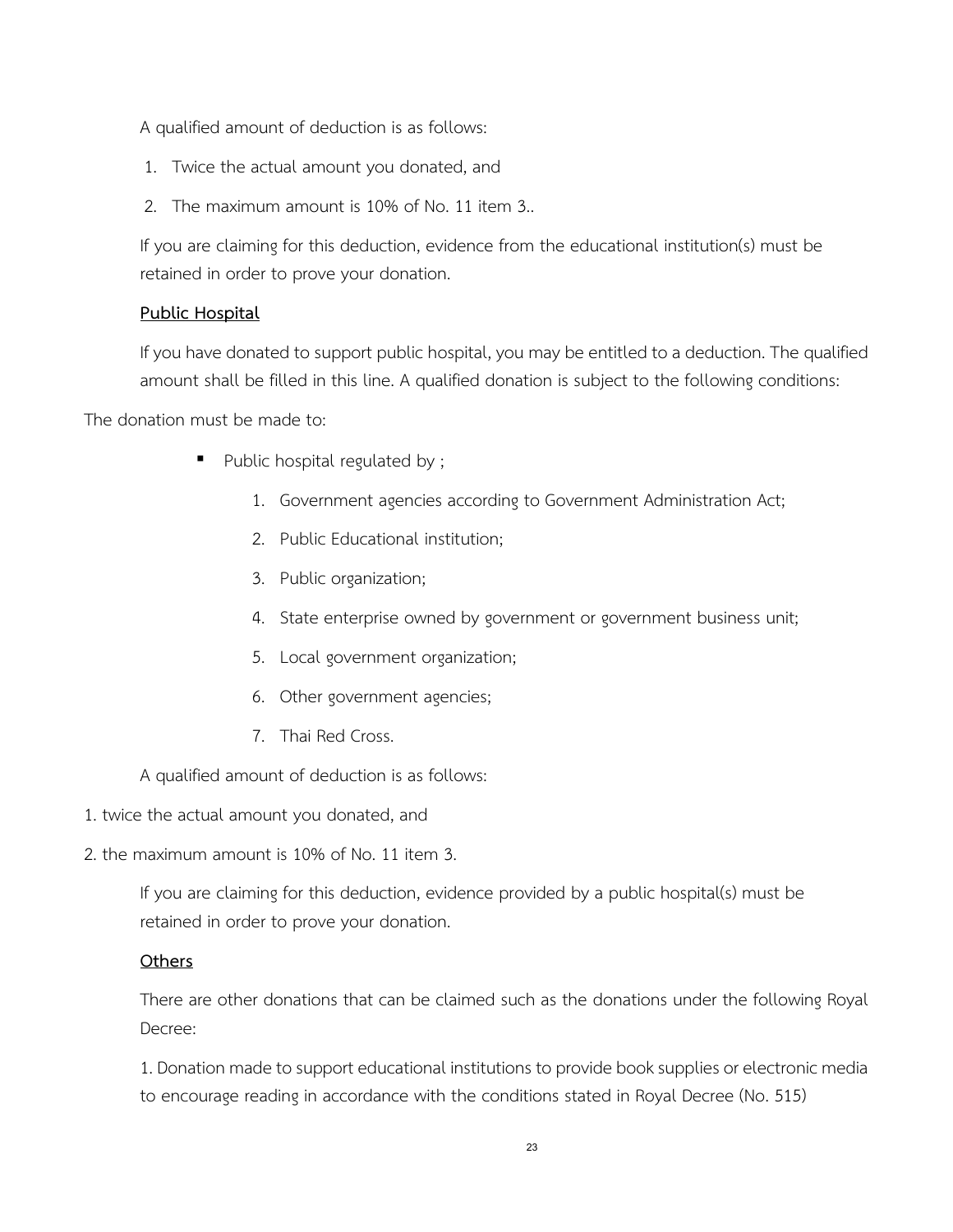2. Expenses made for providing support to Persons with Disabilities in accordance with the Empowerment of Persons with Disabilities Act and Royal Decree (No. 499)

3. Donations made to Fund for Development of Teachers, Faculty Staff and Educational Personnel in accordance with the conditions stated in Royal Decree (No. 520)

4. Donations made to local administration and Child Development center in accordance with the conditions stated in Royal Decree (No. 526)

5. Donations made to Career Development Project and activities related to children's rehabilitation held by Youth Detention Center or Juvenile Vocational Training Center in accordance with the conditions stated in Royal Decree (No. 541)

6. Donations made to the Prime Minister's Office for supporting the mission in preventing stopping and containing the spread of COVID-19. Such donations must be made through e-Donation during March 5, 2020 to March 5, 2021 in accordance with the conditions stated in Royal Decree (No.701). A qualified amount of deduction is as follows:

6.1 The actual amount donated, and

6.2 Combined with the amount donated under **No. 11 item 6**, the maximum amount is 10% of No. 11 item 3

7. Donations made to the Thai Red Cross. Such donations must be made through e-Donation during January 1, 2020 to December 31, 2022 and cannot be claimed under **No. 11 item 6,** in accordance with the conditions stated in Royal Decree (No.706). A qualified amount of deduction is as follows:

7.1 Twice the actual amount donated, and

7.2 Combined with the amount donated under **No. 11 item 6**, the maximum amount is 10% of No. 11 item 3

8. Donations made to educational institution. Such donations must be made through e-Donation during January 1, 2020 to December 31, 2021 and cannot be claimed under **No. 11 item 6** and Royal Decree (No.420), in accordance with Royal Decree (No.713).

"Educational Institution" means

8.1 Public educational institution

8.2 Private educational institution under the law on private school, excluding non-formal school under the law on private school.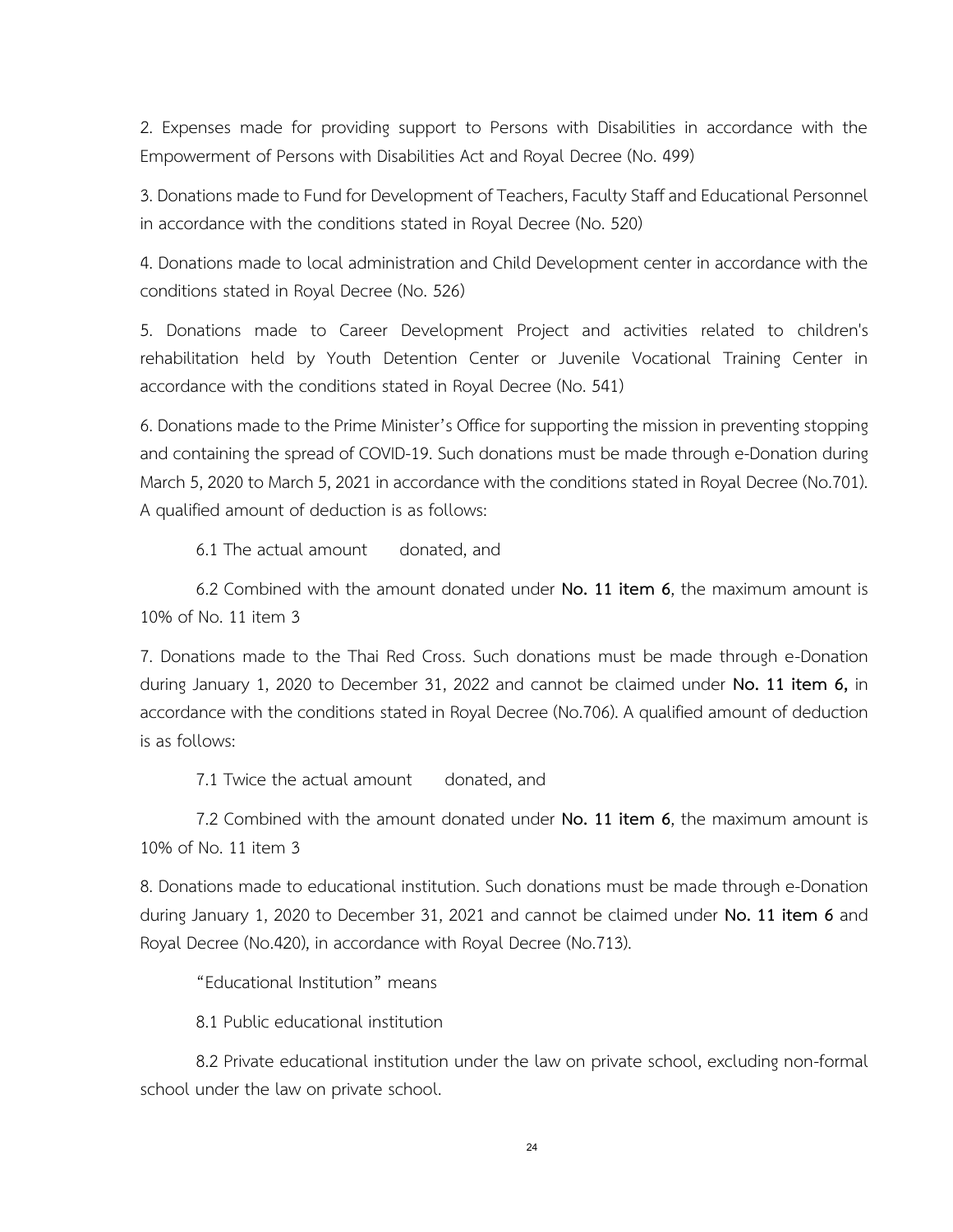8.3 Higher education institution under the law on higher education institution

8.4 Educational institution established in Thailand in accordance with treaties or agreements between the Royal Thai Government and the United Nations.

A qualified amount of deduction is as follows:

8.5 twice the actual amount donated, and

8.6 the maximum amount is 10% of **No. 11 item 3**

9. Donations made to Bhadra Maharajanusorn Charity under the Royal Patronage. Such donations must be made through e-Donation during January 1, 2020 to December 31, 2021 in accordance with the conditions stated in Royal Decree (No.714). A qualified amount of deduction is as follows:

9.1 twice the actual amount donated (only through the e-donation system), and

9.2 when combined with the amount donated under **No. 11 item 6**, the maximum amount must not exceed 10%.

10. Donations made to the Metrology System Development Fund, the Public Health System Development Fund, the Science and Technology Development Fund, or the Fund to Support Science, Research and Innovation from 27 may 2021 to 31 December 2022, pursuant to the Royal Decree (No.717). A qualified amount of deduction is as follows:

10.1 twice the actual amount donated (only through the e-donation system), and

10.2 when combined with the amount donated under **No. 11 item 6**, the maximum amount must not exceed 10%.

11. Donations made to the Equitable Education Fund from 1 January 2021 to 31 December 2023. A qualified amount of deduction is as follows:

11.1 twice the actual amount donated, and

11.2 not exceeding 10% of the assessable income after deducting expenses and allowances.

12. Donations made to the National Vaccine Institute from 1 January 2021 to 31 December 2023, in accordance with the conditions under the Royal Decree (No.719) and the Director-General Announcement (No.35) dated 22 July 2021. A qualified amount of deduction is as follows:

12.1 equal to the actual amount donated (only through the e-donation system), and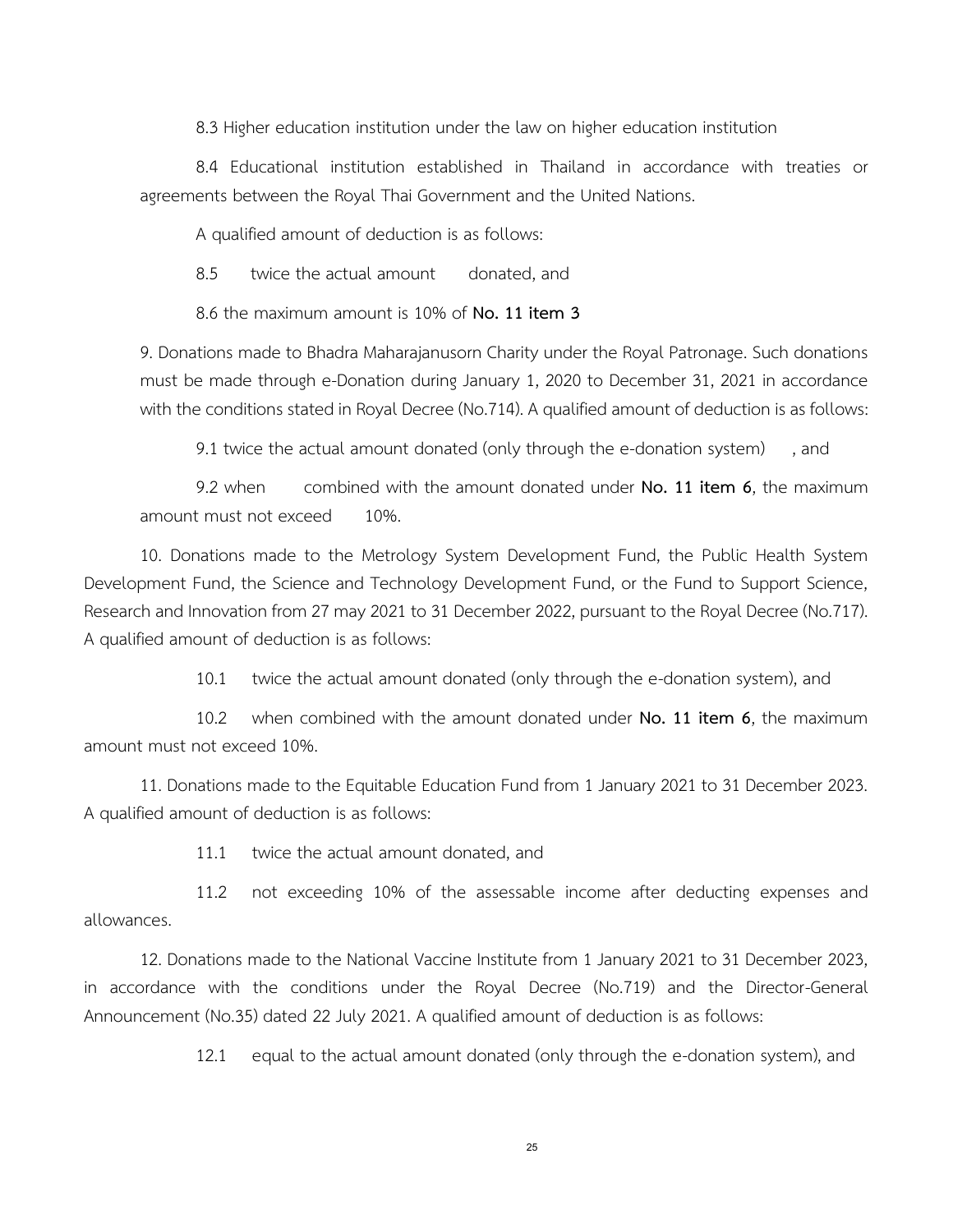12.2 when combined with the donation under section 47(7) of the Revenue Code, not exceeding 10% of the assessable income after deducting expenses and allowances.

13. Donations made to the Social Enterprise Fund from 9 November 2021 to 31 December 2023, in accordance with the conditions under the Royal Decree (No.735) and the applicable Director-General Announcement. A qualified amount of deduction is as follows:

13.1 equal to the actual amount donated (only through the e-donation system), and

13.2 when combined with the donation under section 47(7) of the Revenue Code, not exceeding 10% of the assessable income after deducting expenses and allowances.If you are claiming for these deductions, evidence must be retained in order to prove your donation or expenses.

#### **No. 11 item 5. Balance (No. 11 item 3. minus No. 11 item 4.)**

Please fill in the result of No. 11 item 3. minus No. 11 item 4. in No. 11 item 5..

#### **No. 11 item 6. Less other donation (Charitable Donations)**

If you have made a charitable donation, which is not to support education, you may be entitled to a deduction.

A qualified charitable donation must be made to one of the following institutions:

- 1. Temples,
- 2. Thai Red Cross Society,
- 3. Public hospitals,
- 4. Educational institutions (public or private),
- 5. Government agencies (for the donation to the nation's natural disaster victims),
- 6. Charitable institutions, government employee welfare, or funds, etc. as prescribed by the Ministry of Finance.

The qualified amount is as follows:

- 1. The actual amount you donated, and
- 2. The maximum amount is 10 % of No. 11 item 5..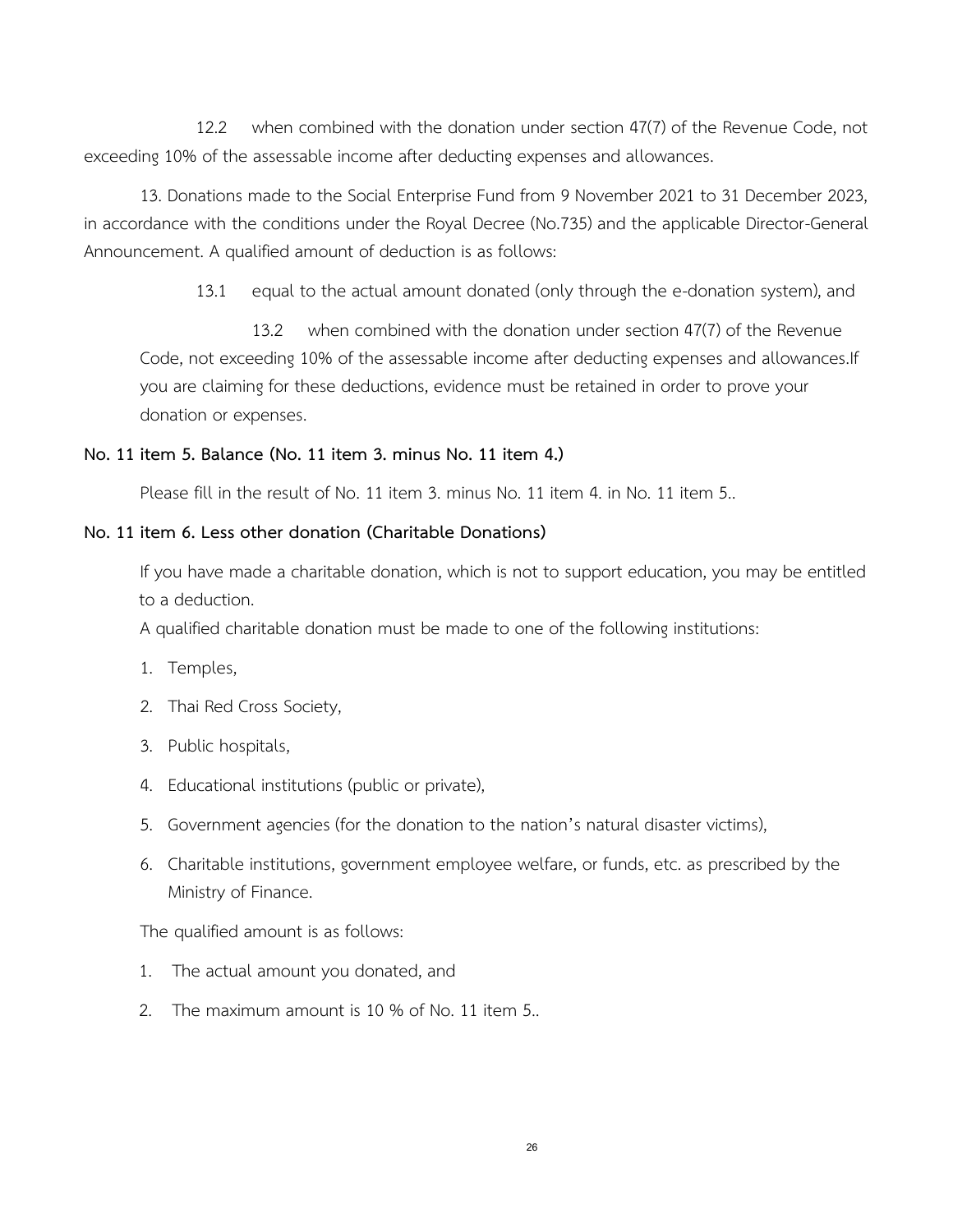#### **No. 11 item 7. Net income**

Please fill in the result of No. 11 item 5. minus No. 11 item 6. in No. 11 item 7.. This is your "net income". The progressive tax rate will be applied to the net income to determine your income tax.

#### **No. 11 item 8. Tax computed on income from No. 11 item 7.**

Please refer to the section "(1) Computation of Net-Income Tax" above on how to compute tax based on net income from No. 11 item 7. using the following personal income tax rate:

| Net Income (baht)       | Rate (%) | Amount of Tax                                 |
|-------------------------|----------|-----------------------------------------------|
| $0 - 150,000$           | Exempt   | $\overline{\phantom{a}}$                      |
| $150,001 - 300,000$     | 5        | 5% of the amount over 150,000                 |
| $300,001 - 500,000$     | 10       | $7,500 + 10\%$ of the amount over 300,000     |
| $500,001 - 750,000$     | 15       | $27,500 + 15\%$ of the amount over 500,000    |
| 750,001 - 1,000,000     | 20       | $65,000 + 20\%$ of the amount over 750,000    |
| $1,000,001 - 2,000,000$ | 25       | $115,000 + 25\%$ of the amount over 1,000,000 |
| $2,000,001 - 5,000,000$ | 30       | 365,000 + 30% of the amount over 2,000,000    |
| Exceeding 5,000,000     | 35       | 1,265,000 + 35% of the amount over 5,000,000  |

Please fill in the result in No. 11 item 8..

#### **No. 11 item 9. Tax computed from gross assessable income exceeding 120,000 baht**

If your gross assessable income, excluding employment income, is 120,000 baht or above in the tax year, your tax payable is the greater of No. 11 item 8. and No. 11 item 9.. The tax on gross income is a flat-rate tax on your assessable income before deducting any expenses or allowances.

Add up your assessable income (before taking any deductions) from the following boxes:

- No. 1 item 3. (Do not include No. 1 item 1.)
- $\blacksquare$  No. 2 item 1. item 2.
- $\blacksquare$  No. 3 item 1. item 6.
- No. 4 item 1. and item 2.
- $\blacksquare$  No. 5 item 1. item 3.
- $\blacksquare$  No. 6
- $\blacksquare$  No. 7 item 1. item 4.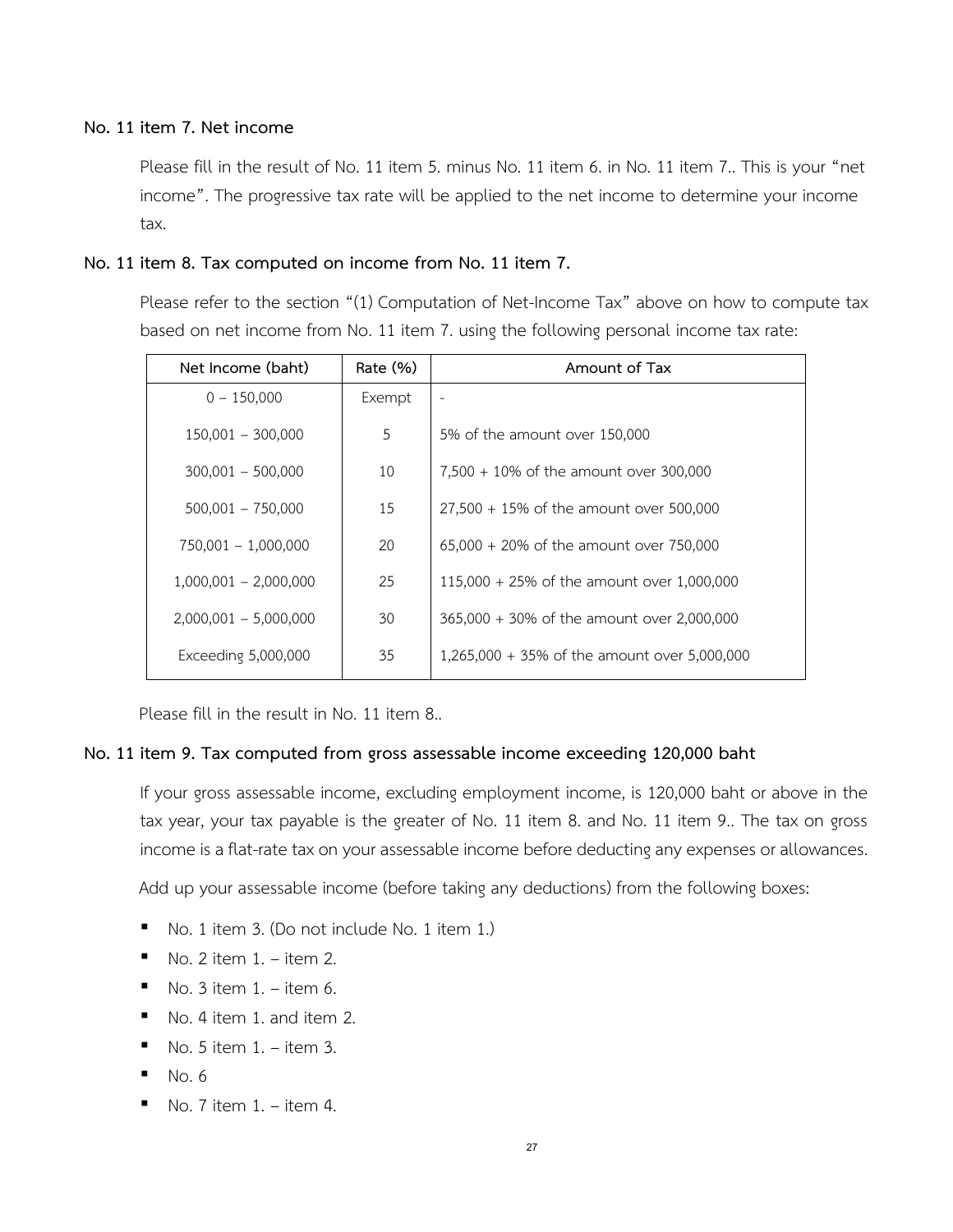Multiply the combined amount of assessable income by 0.005. The result should then be filled in No. 11 item 9.. If the result is less than 5,000 baht, your tax payable is the amount in No. 11 item 8..

*Note:* For income received in the Temporary Development Area (please refer to No. 11 item 11. in this instruction), you may choose to pay flat-rate tax of 0.01%. If so, please do not include such income in the tax calculation methods described above.

#### **No. 11 item 10. Tax payable**

As stated above, your tax payable may be taxed on gross income if the following conditions apply:

- a. Your total combined assessable income is at least 120,000 baht, and
- b. The amount you filled in No. 11 item 9. is at least 5,000 baht, and
- c. The amount you filled in No. 11 item 9. is higher than the result in No. 11 item 8.

If tax on gross income applies to you, please fill in the amount of No. 11 item 9. in No. 11 item 10.. Otherwise, please fill in the amount in No. 11 item 18..

#### **No. 11 item 11. Tax payable from income document in Temporary Development Area**

If you have earned income in Temporary Development Area, you may choose to pay flat-rate tax of 0.1%. If so, such income shall not be filled in No. 1 to No. 8 but it should be filled in the "Income Declaration in Temporary Development Area" for income derived in Temporary Development Area, instead. The final tax calculated in that form must be filled in No. 11 item 11..

Temporary Development Area is the following provinces:

- 1. Naratiwat
- 2. Pattanee
- 3. Sa-Tul
- 4. Yala
- 5. Songkhla (only in the following districts: Jana, Natawee, Sabahyoi, and Tepa)

#### **No. 11 item 12. Total tax payable**

Add up the amount in No. 11 item 10. and No. 11 item 11. and enter the result.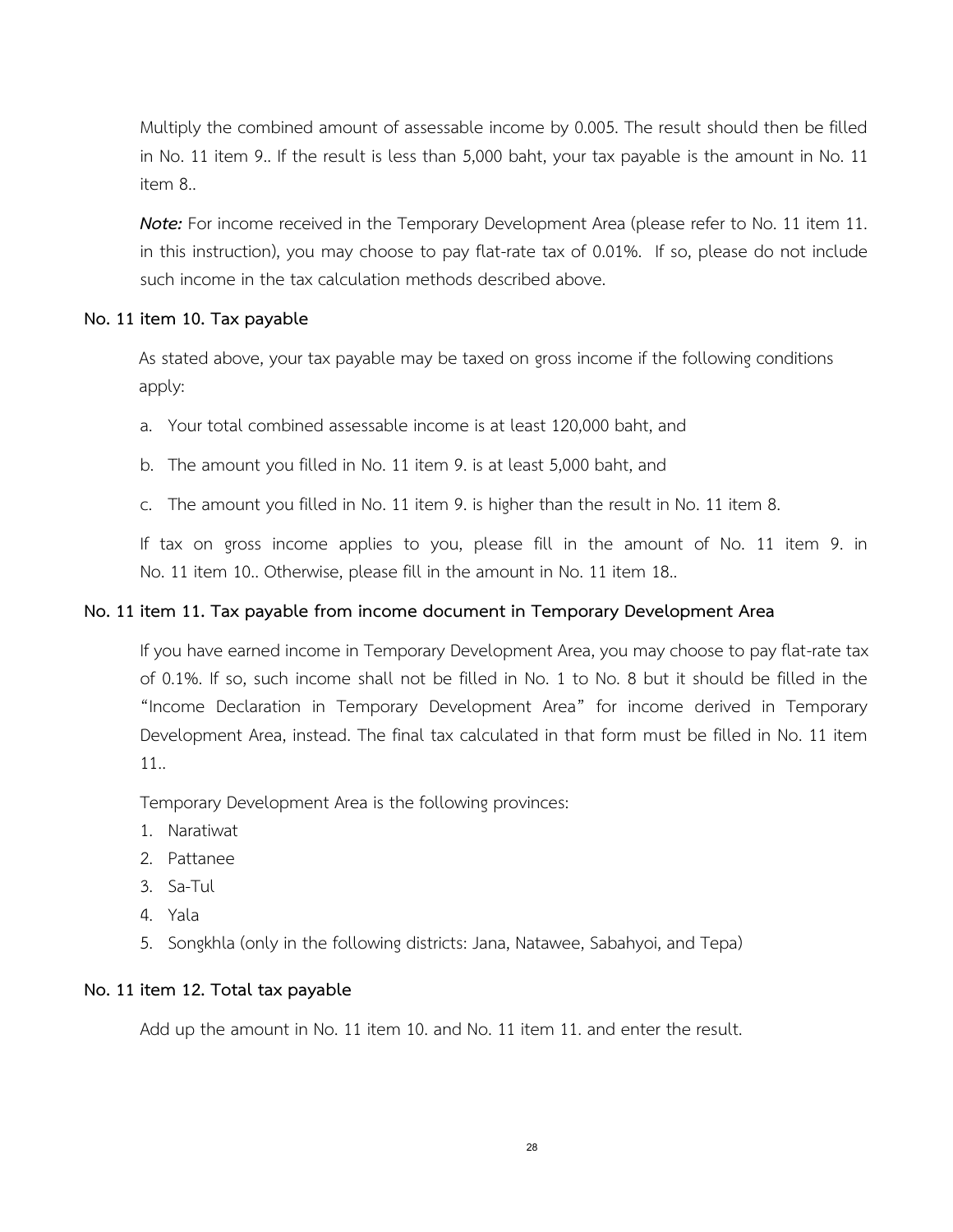## **No. 11 item 13. Withholding tax credit and tax credit for tax paid in accordance with ภ.ง.ด. 93 and ภ.ง.ด. 94**

When you received income during a tax year, the law requires the payer to withhold income tax for some types of income. In some countries, this is called "pay as you go" or "pay as you earn". In Thailand, it is called "withholding tax". The payer is also required to issue you a withholding tax certificate similar to this picture.

If the payer refused to issue a withholding tax certificate, the payer is subject to a criminal penalty. You may receive many withholding tax certificates if you have received income from different payers.

The form should tell you how much of income tax was withheld. The withholding tax can be used as a tax credit.

Other items may also be used as a tax credit, such as:

- 1. Income tax that you have paid using ภ.ง.ด. 94 (half year filing).
- 2. Income tax that you have paid using ภ.ง.ด. 93 (advanced filing).
- 3. Dividend tax credit (only in the case that you have filled in No. 3 item 5. and item 6.. The amount is the same amount in No. 3 item 6..

Please add up all the creditable tax in No. 11 item 15.. This amount will then be deducted from your tax payable in No. 11 item 14.. You will have to provide documents to the Revenue Department to prove the amount of withholding tax.

#### **No. 11 item 14. Tax payable or tax overpaid**

Enter the result of No. 11 item 14. minus No. 11 item 15.. Then check the box that applies to you. Check the box "Payable" if the result is higher than zero. Check the box "Overpaid" if the result is below zero.

#### **No. 11 item 15. Tax payable or tax overpaid from No. 8 (if any)**

If applicable, enter the amount from No. 8 and check the box that applies to you.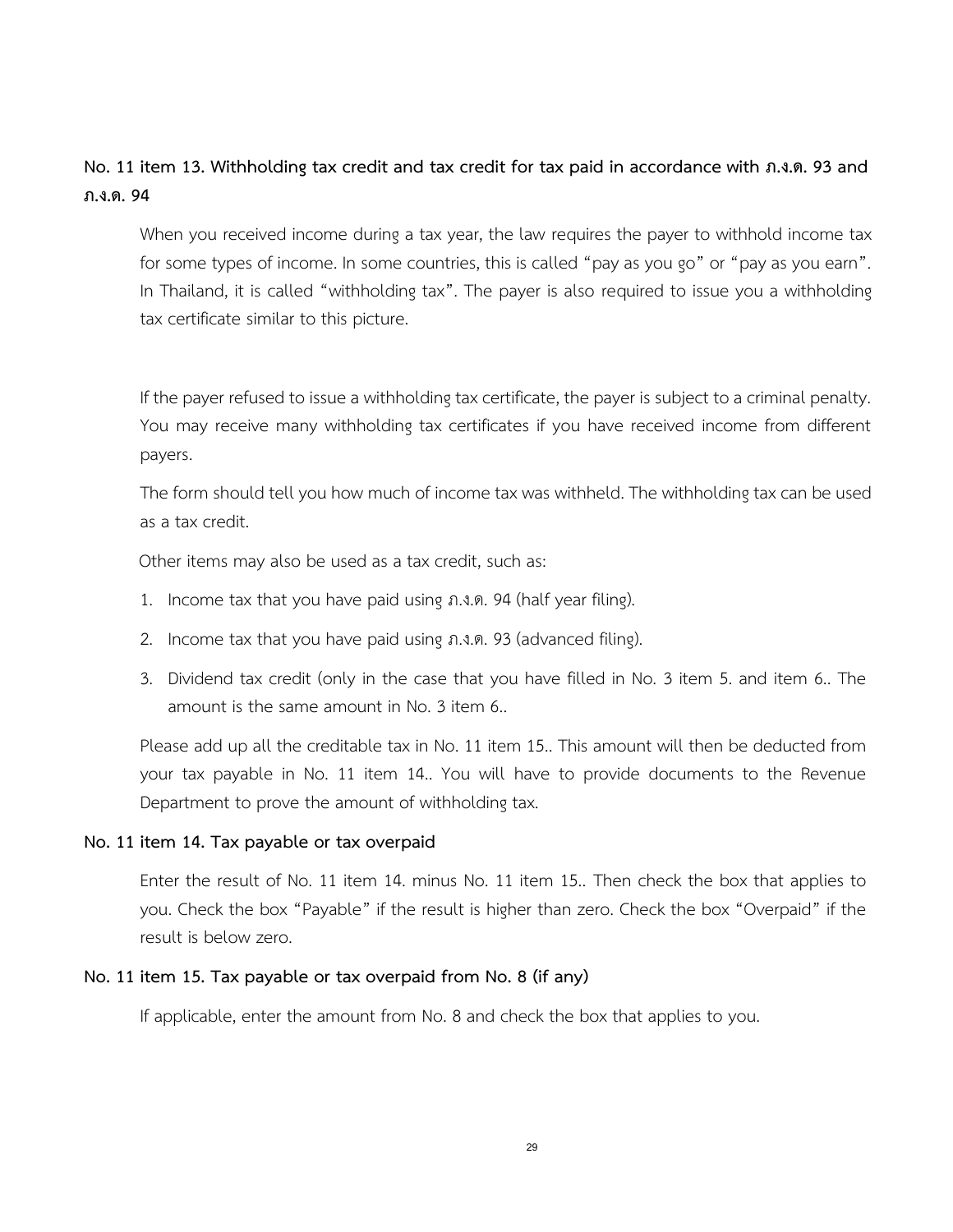#### **No. 11 item 16. Total tax**

- 1. If in both No. 11 item 14. and item 15., you have checked the box "Payable", check the box "Payable" in No. 11 item 16. as well. Then, enter the result of No. 11 item 14 added by No. 11 item 15..
- 2. If in both No. 11 item 14. and 15., you have checked the box "Overpaid", check the box "Overpaid" in No. 11 item 16. as well. Then, enter the result of No. 11 item 14. added by No. 11 item 15..
- 3. If the status in No. 11 item 14. and No. 11 item 15. are different (one "Payable" and one "Overpaid"), subtract the amount of the overpaid one from the amount of the payable one and fill in the result in No. 11 item 16.. If the result is above zero, check the box "Payable" in No. 11 item 16.. If, however, the result is below zero, check the box "Overpaid".

Please attach evidence for No. 11 item 4, 6, and 15.

#### **No. 11 item 17. Plus additional tax payable from No.9 (if any)**

Enter the total tax amount in No. 9 (if any).

#### **No. 11 item 18. Plus additional tax payable from the Attachment Form (if any)**

If you received severance pay (a lump sum paid by the employer due to the termination of an employment contract) and your employment lasted for at least 5 years, you may choose NOT to include this amount as part of your Section 40(1) income and calculate tax separately for this amount in the Attachment of ภ.ง.ด.90/ภ.ง.ด.91 form. If you have done so, please fill in the amount of tax payable from  $\bigodot$  6. in the Attachment Form (if any) in No. 11 item 18.

#### **No. 11 item 19. Less tax overpaid from the Attachment Form (if any)**

On the other hand, if you received severance pay and chose NOT to include this amount as part of your Section 40(1) income and calculate tax separately for this amount in the Attachment of ภ.ง.ด.90/ภ.ง.ด.91 form and there was tax overpaid, please fill in the amount of tax overpaid from 7. in the Attachment Form in No. 11 item 19..

#### **No. 11 item 20. Less tax paid from previous filing (in case of additional filing)**

In the case of additional filing, please specify the type of tax return you previously filed by checking the box "ภ.ง.ด.90" or "ภ.ง.ด.91". Then, fill in the amount of tax previously paid from that filing in No. 11 item 20..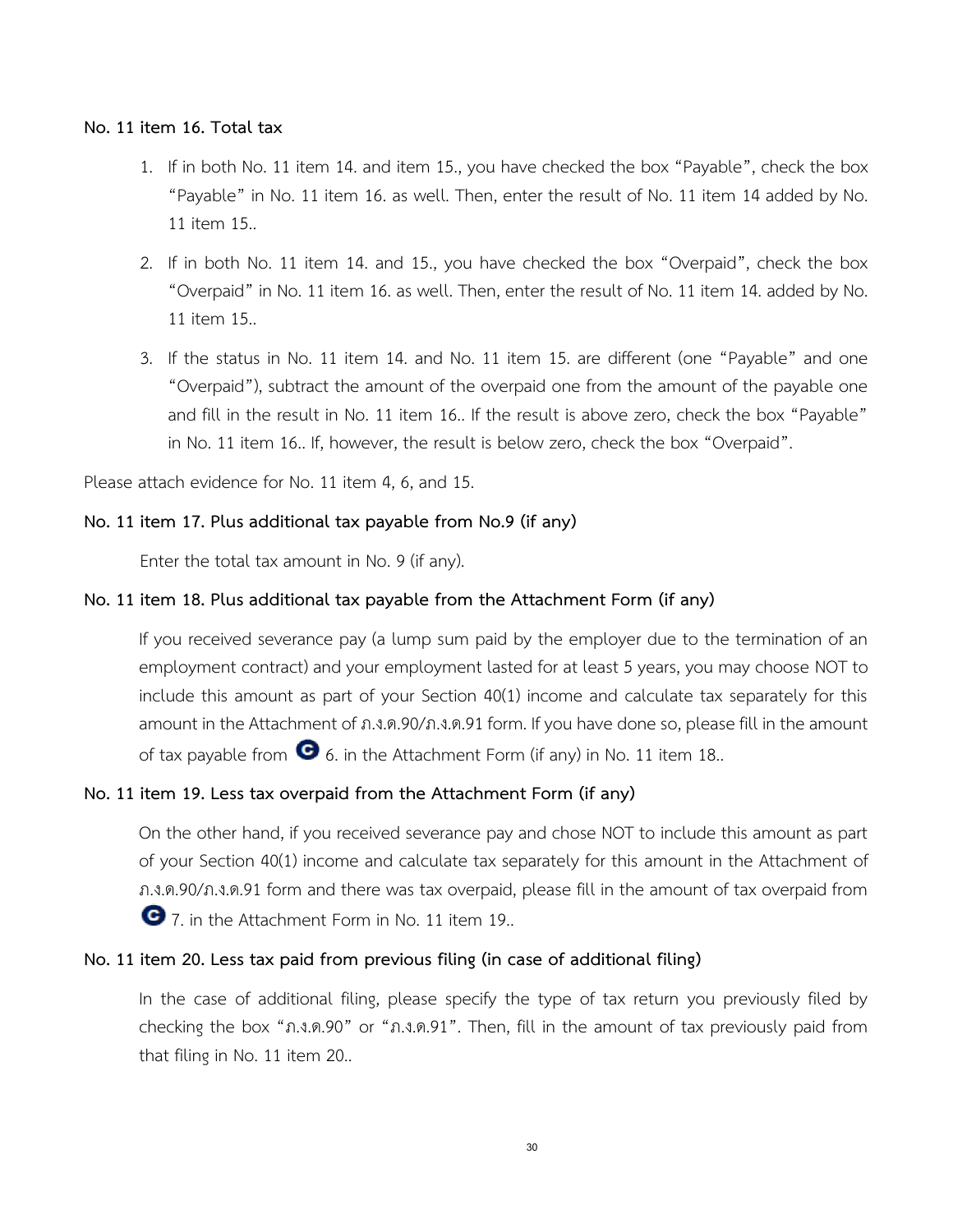#### **No. 11 item 21. Tax payable/overpaid**

If the result in No. 11 item 16. is tax payable, please do the following:

Amount in No. 11 item 16. + Amount in No. 11 item 17. (if any) + Amount in No. 11 item 18. (if any) – Amount in No. 11 item 19. (if any) – Amount in No. 11 item 20. (if any) = Result A

However, if the result in No. 11 item 16. is tax overpaid, please do the following:

Amount in No. 11 item 17. (if any) + Amount in No. 11 item 18. (if any) - Amount in No. 11 item 16. - Amount in No. 11 item 19. (if any) - Amount in No. 11 item 20. (if any) = Result A

If **Result A** is greater than or equal to zero, check the box "Payable" and fill in the amount of **Result A** in No. 11 item 21.. Otherwise, check the box "Overpaid" and fill in the absolute amount of **Result A** in No. 11 item 21., instead.

#### **No. 11 item 22. Add surcharge (if any)**

Enter the amount of surcharge (if any) of 1.5% per month (fraction of a month equals a month) of the total tax due.

#### **No. 11 item 23. Total Tax payable/overpaid**

Enter the sum of No. 11 item 21. and No. 11 item 22..

#### <span id="page-32-0"></span>**WHEN, WHERE & HOW TO FILE & PAY TAX DUE?**

#### **(A) WHEN TO FILE?**

For incomes received in the tax year, you must file  $\hat{n}$ . 0.90 and pay tax (if any) during 1<sup>st</sup> January – 31<sup>st</sup> March 2022, within the official office hours. (If you file online, the deadline for filing is  $8^{\text{th}}$ April 2022).

#### **(B) WHERE TO FILE?**

You may file ภ.ง.ด.90 according to one of the following methods:

1. File the return at an Area Revenue Branch Office.

2. If you are a resident of Bangkok, you can file a tax return by registered mail attaching a bank check (type b, c or d which will be described below) or money order for the amount of total tax payable. The registered mail should be addressed to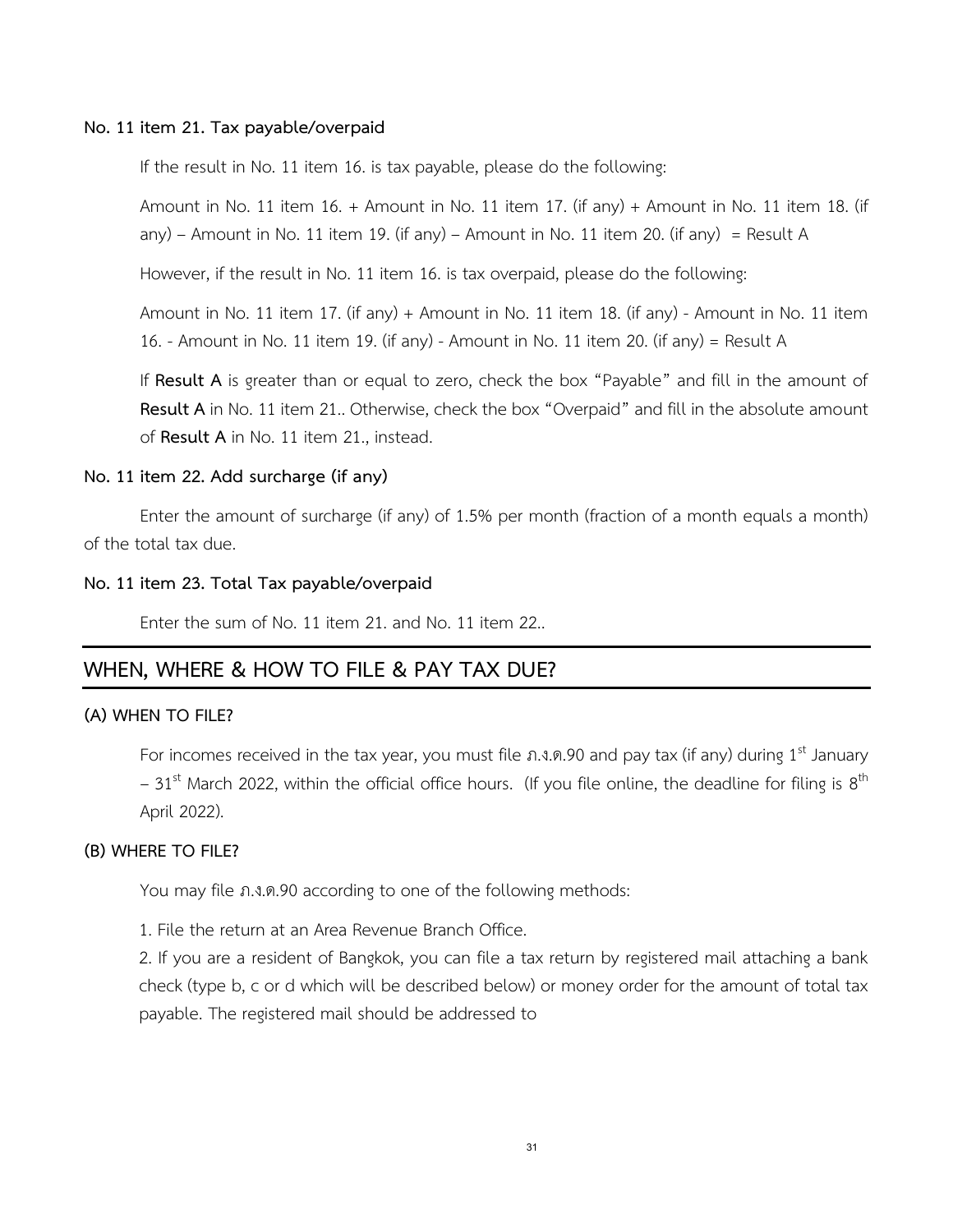## **"Finance and Revenue Management Division, the Revenue Department Revenue Department Building 6th Floor 90 Soi Phaholyothin 7 Phaholyothin Road, Kwang Phyathai, Phyathai, Bangkok 10400"**

Tax returns shall be mailed during  $1^{st}$  January – 31<sup>st</sup> March 2022 only. The filing date is the date stamped by postal office. The Revenue Department will mail back a receipt to taxpayers via registered mail.

#### **(C) HOW TO PAY TAX DUE?**

1. Electronic card: The card owner shall be liable for electronic card fee(s) at any Area Revenue Branch Office except:

(1) Area Revenue Branch Office in Utaithani Province which is Mueng Huaykot Area Revenue Branch Office

(2) Area Revenue Branch Office in Trat Province which is Koh Gut Area Revenue Branch Office (3) Area Revenue Branch Offices in Kanchanaburi Province which are Srisawat Area Revenue Branch Office and Saiyok Area Revenue Branch Office

(4) Area Revenue Branch Office in Chiangrai Province which is Maefaluang Area Revenue Branch Office

(5) Area Revenue Branch Office in Udonthani Province which is Nayoong Area Revenue Branch **Office** 

(6) Area Revenue Branch Office in Khonkhaen Province which is Wangyai Area Revenue Branch **Office** 

(7) Area Revenue Branch Office in Sakonnakorn Province which is Ponnakaew Area Revenue Branch Office

(8) Area Revenue Branch Offices in Pattani Province which are Panare Area Revenue Branch Office, Thungyangdang Area Revenue Branch Office, Maikan Area Revenue Branch Office, Kapor Area Revenue Branch Office, Maelan Area Revenue Branch Office, and Mayor Area Revenue Branch Office

(9) Area Revenue Branch Offices in Narathiwat Province which are Janae Area Revenue Branch Office and Jorirong Area Revenue Branch Office

(10) Area Revenue Branch Offices in Yala Province which are Tarnto Area Revenue Branch Office and Kabang Area Revenue Branch Office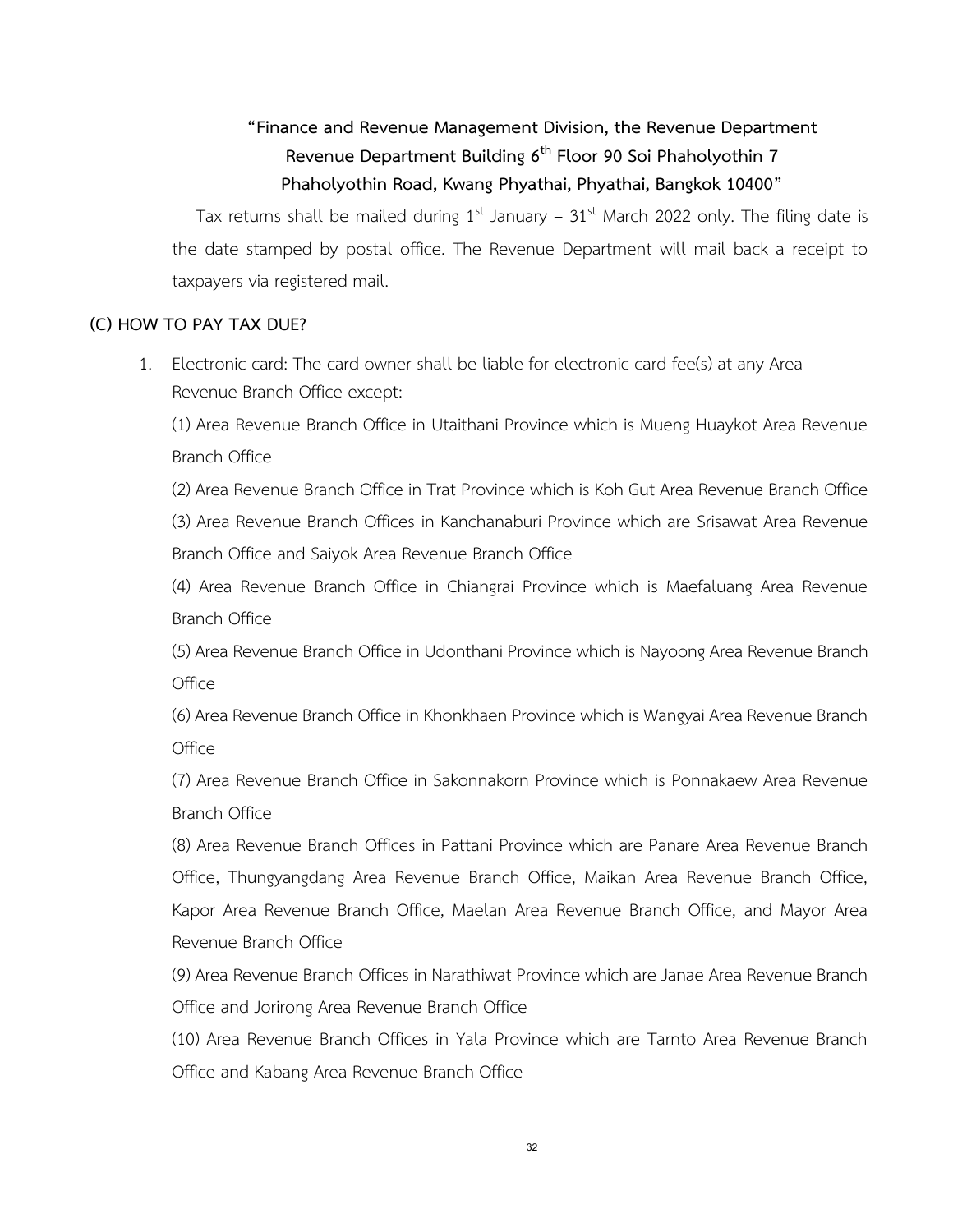#### 2. Money order

If you are a resident of Bangkok and you are filing a tax return by registered mail. Please attach with the return and a money order for the amount equal to the amount of tax payable. You cannot deduct any fees from the amount of tax payable. The money order shall be sent to:

## **"Finance and Revenue Management Division, the Revenue Department P.O. Box Ministry of Finance"**

3. Other electronics methods prescribed by the Revenue Department

#### **Paying tax in installments**

If the amount of tax payable is at least 3,000 baht, you may request to pay tax in 3 equal installments:

| Installments    | Due date               | Requirements                                                 |
|-----------------|------------------------|--------------------------------------------------------------|
| 1 <sup>st</sup> | 31 <sup>st</sup> March | $1/3$ of the amount of tax payable +<br>ภ.ง.ด. 90 tax return |
| $2^{nd}$        | 30 <sup>th</sup> April | 1/3 of the amount of tax payable                             |
| $2^{\text{rd}}$ | $31st$ May             | 1/3 of the amount of tax payable                             |

If you fail to pay any installment in time, you will be deprived of the right to pay tax in installments. Then you will be required to pay the total amount due along with surcharge.

If you are paying tax in installments at an Area Revenue Branch Office, the officer will provide you with บ.ช.35.

#### **CAUTION:**

<span id="page-34-0"></span>**If tax payable is not paid within 31st March 2022, a surcharge of 1.5% per month (fraction of a month equals a month) of the total tax due will be charged. A criminal fine up to 2,000 baht may also be charged.**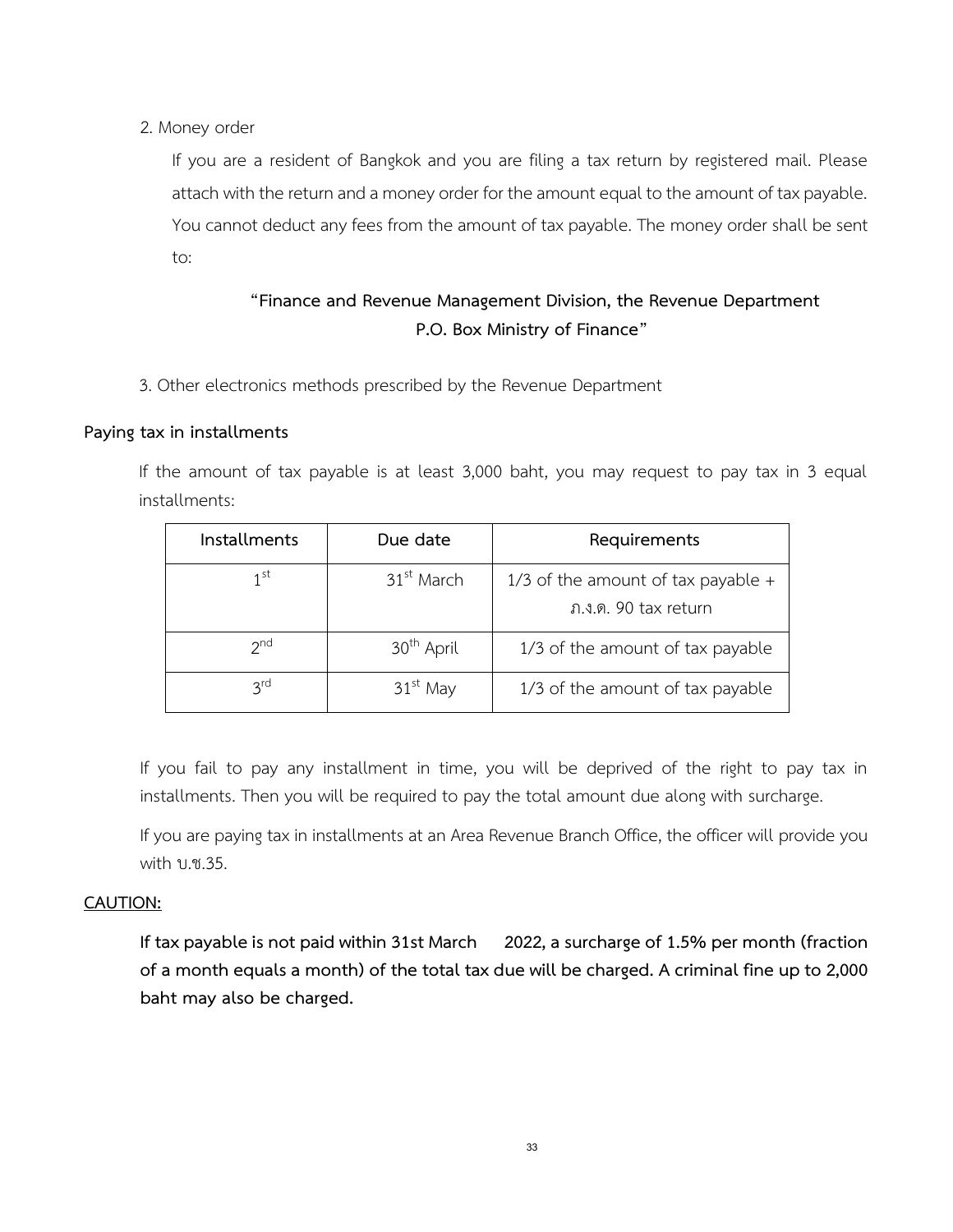## **Appendix**

**Table A: Deductible Rate of Necessary and Reasonable Actual Expenses Incurred for Income under Section 40(8)**

| Assessable incomes                                                                                                                                             | Deductible<br>Rate (%) |
|----------------------------------------------------------------------------------------------------------------------------------------------------------------|------------------------|
| Performance of drama, movie film, radio or television<br>performers, singers, musicians, professional sportsmen or<br>performers for any kind of entertainment |                        |
| (a) for the portion not exceeding 300,000 baht<br>(b) for the portion exceeding 300,000 baht<br>(In total, the deduction shall not exceed 600,000 baht)        | 60<br>40               |
| Sale of land on installment or sale of land by way of<br>hire-purchase                                                                                         | 60                     |
| Collection of commissions or charges from gambling,<br>contest or games                                                                                        | 60                     |
| Taking, development, printing or enlargement of<br>photographs, movie films, including sale of accessories                                                     | 60                     |
| Business of dockyard, shipyard or ship repair other than<br>repair of machinery, mechanical devices                                                            | 60                     |
| Shoe making and making of genuine leather or synthetic<br>leather products, including sale of accessories                                                      | 60                     |
| Tailoring, sewing, knitting, embroidering of clothing or<br>other things, including sale of accessories                                                        | 60                     |
| Making, decoration or repair of household furniture,<br>including sale of accessories                                                                          | 60                     |
| Hotel or restaurant business or preparation of food or<br>beverage for sale                                                                                    | 60                     |
| Hair perming, cutting and styling or body styling                                                                                                              | 60                     |
| Making of soap, shampoo or cosmetics                                                                                                                           | 60                     |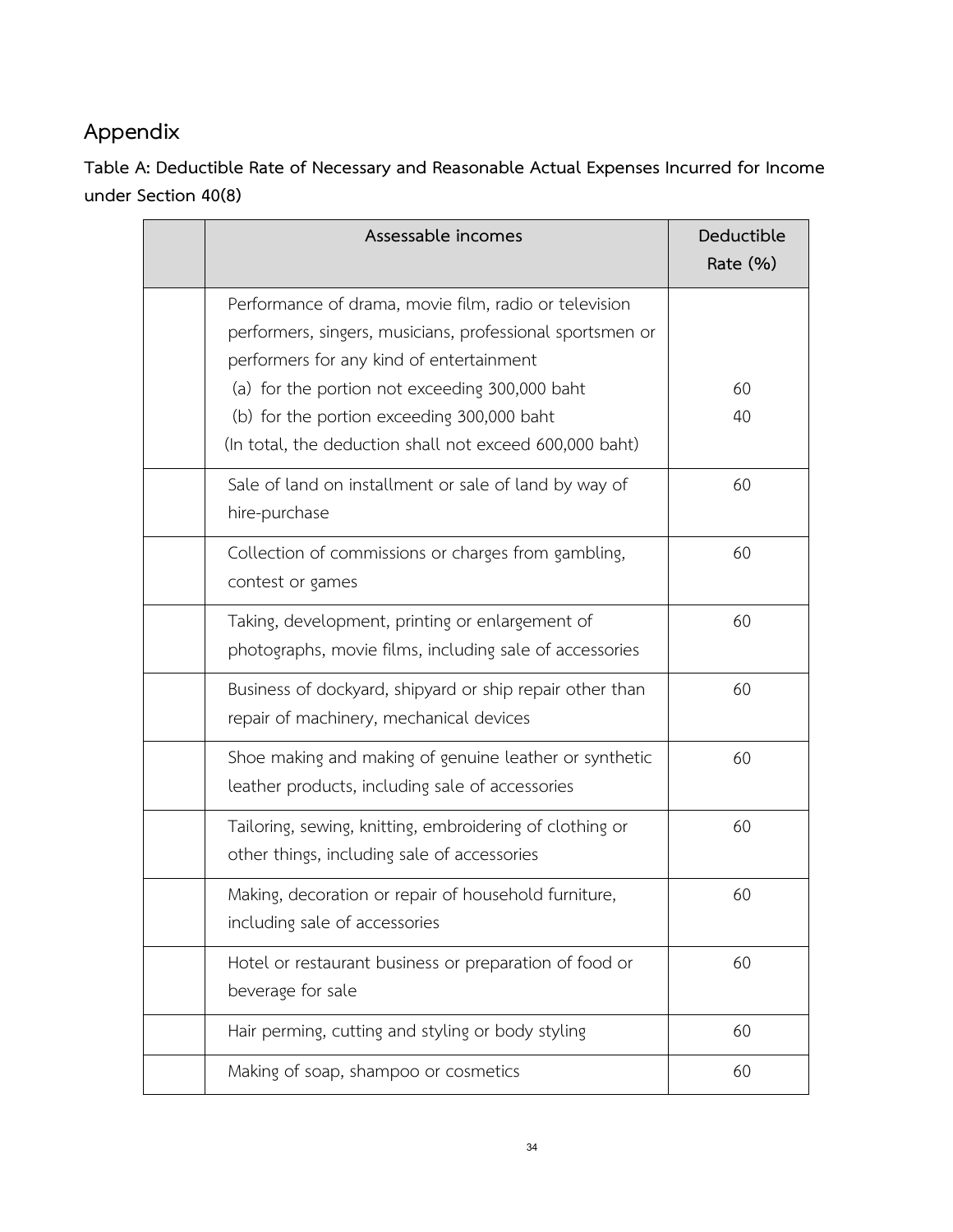| Literature production                                                                                                                                               | 60 |
|---------------------------------------------------------------------------------------------------------------------------------------------------------------------|----|
| Trading in silverware, gold, precious metal alloys,<br>diamonds, precious gems or other                                                                             | 60 |
| Business of clinic under the law governing clinics, but<br>only a clinic with patient beds for overnight stay,<br>including medical treatment and sale of medicines | 60 |
| Stone milling or rock crushing                                                                                                                                      | 60 |
| Forestry, rubber or perennial plantation                                                                                                                            | 60 |
| Transportation or provision of hired service by vehicle                                                                                                             | 60 |
| Block and seal making, printing or binding of books,<br>documents, including sale of accessories                                                                    | 60 |
| Mining                                                                                                                                                              | 60 |
| Making of beverages under the law governing beverage<br>tax                                                                                                         | 60 |
| Making of ceramics, glazed wares, cement products or<br>potteries                                                                                                   | 60 |
| Generation or distribution of electricity                                                                                                                           | 60 |
| Ice making                                                                                                                                                          | 60 |
| Making of glue, starch glue or other similar articles and<br>making of powder of various kinds other than cosmetics                                                 | 60 |
| Making of balloons, glass wares, plastic goods or finished<br>rubber products                                                                                       | 60 |
| Laundry or dyeing                                                                                                                                                   | 60 |
| Sale of goods other than those listed in other items<br>where the seller is not a manufacturer                                                                      | 60 |
| Prizes received by horse owners from racing their horses                                                                                                            | 60 |
| Acceptance of price of redemption for redeeming<br>property sold with right of redemption or acquisition of                                                         | 60 |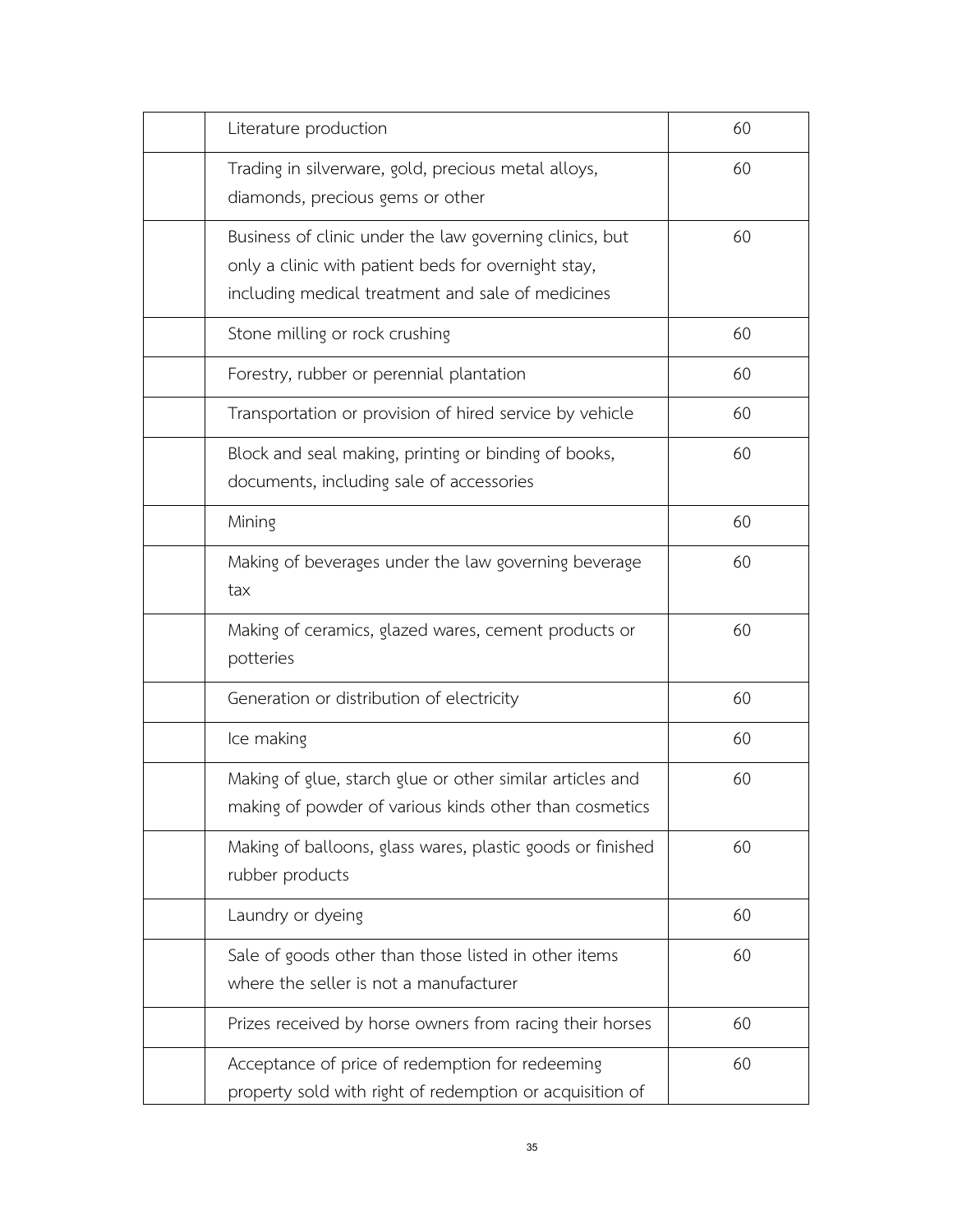| absolute ownership in property sold with right of<br>redemption                                                 |    |
|-----------------------------------------------------------------------------------------------------------------|----|
| Rubber smoking, making of rubber sheets or other kinds<br>of rubber which are not finished rubber products      | 60 |
| Leather tanning                                                                                                 | 60 |
| Making of sugar or sugar molasses                                                                               | 60 |
| Fishery                                                                                                         | 60 |
| Sawmill business                                                                                                | 60 |
| Oil refinery or extraction                                                                                      | 60 |
| Sale by way of hire-purchase of movable properties not<br>falling under Section 40 (5) of the Revenue Code      | 60 |
| Rice mill business                                                                                              | 60 |
| Agriculture in the category of seasonal plant and grain<br>farming                                              | 60 |
| Tobacco steaming or curing                                                                                      | 60 |
| Raising of all kinds of animals, including sale of by-<br>products                                              | 60 |
| Animal slaughter for sale, including sale of by products                                                        | 60 |
| Salt farming                                                                                                    | 60 |
| Sale of ships or vessels of six tons or over, steamers or<br>motor boats of five tons or over or floating rafts | 60 |
| For other types of income, please deduct actual<br>expense.                                                     |    |